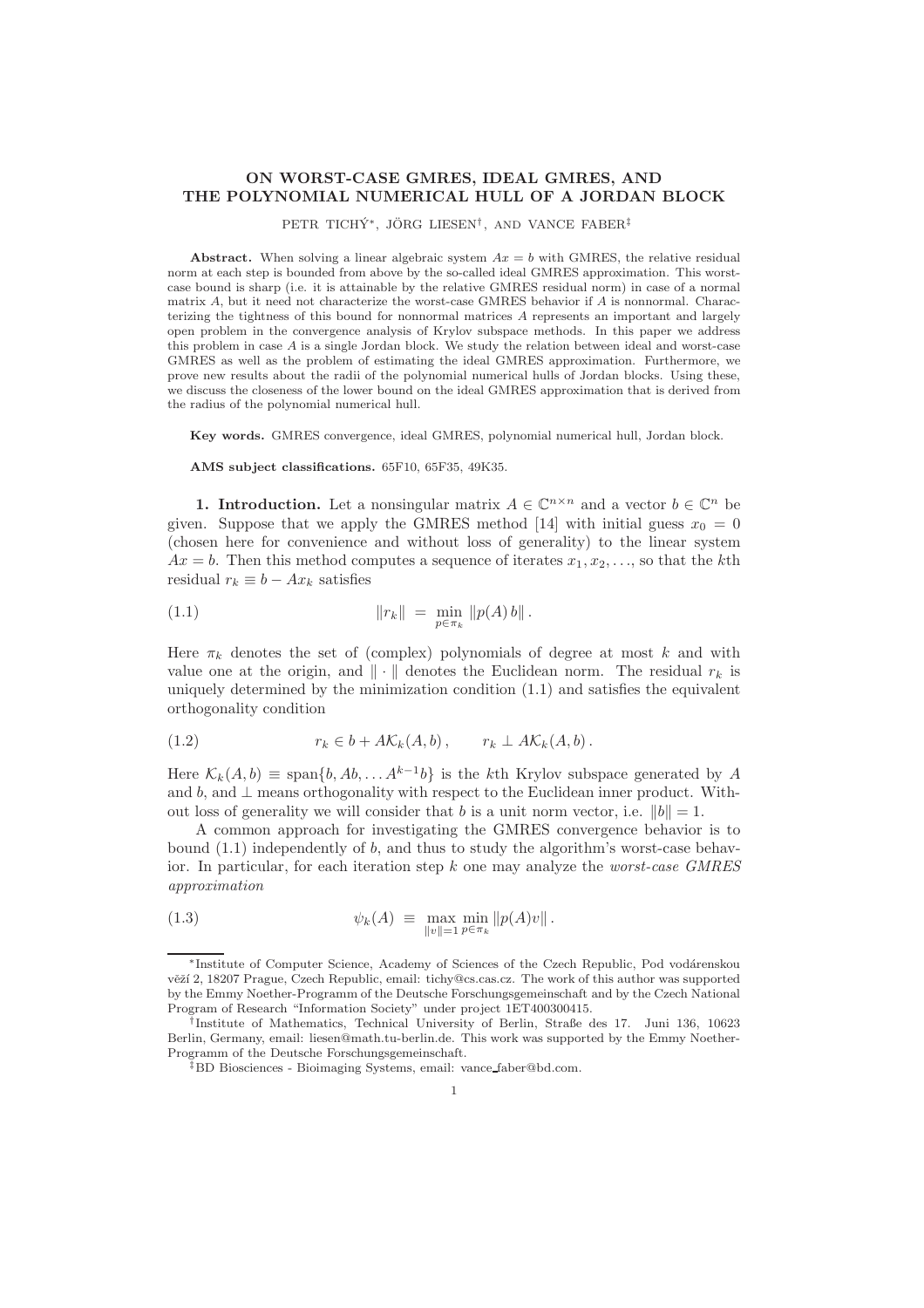The quantity  $\psi_k(A)$  is attainable by the GMRES residual norm in the following sense: For a given matrix  $A$  and every GMRES step  $k$ , there exists a unit norm initial vector b, for which the resulting kth GMRES residual norm is equal to  $\psi_k(A)$ . It should be noted, however, that for a given nonnormal matrix  $A$  and integer  $k$  the quantity  $\psi_k(A)$  typically is very hard to compute. In fact, we are unaware of any efficient algorithm for performing this computation.

Using the submultiplicativity of the Euclidean norm (or by changing the order of maximization and minimization in  $(1.3)$ , we can easily find the following upper bound on  $(1.3)$ ,

(1.4) 
$$
\psi_k(A) \leq \min_{p \in \pi_k} ||p(A)|| \equiv \varphi_k(A).
$$

The quantity  $\varphi_k(A)$ , called the kth *ideal GMRES approximation*, has been introduced by Greenbaum and Trefethen [7]. They argue that it is important to investigate this quantity to improve the understanding of GMRES (and matrix iterations in general) particularly in the nonnormal case, since the ideal GMRES approximation "disentangles the matrix essence of the [GMRES] process from the distracting effects of the initial vector", see [7, p. 362].

Before continuing this line of thought we have to stress a subtle point: In case  $A \in \mathbb{R}^{n \times n}$  it is customary (and we will follow this custom) to assume that  $b \in \mathbb{R}^n$ , and to consider the approximation problem (1.3) only for  $v \in \mathbb{R}^n$ . In this (real) case, the values  $\psi_k(A)$  and  $\varphi_k(A)$  are both attained by real polynomials  $p \in \pi_k$ . For the worst-case GMRES approximation  $\psi_k(A)$  this fact is obvious, while for the ideal GMRES approximation  $\varphi_k(A)$  this has been shown in [10, Theorem 3.1].

After the 1994 paper [7], several studies have been devoted to the problem of characterizing the relation between  $\psi_k(A)$  and  $\varphi_k(A)$ , and in particular the tightness of the inequality (1.4). The best known result is that (1.4) is an equality, i.e.  $\psi_k(A)$  =  $\varphi_k(A)$  for all  $k \geq 0$ , whenever A is normal [6, 11]. In addition, (1.4) is an equality for arbitrary A and  $k = 1$  [6, 11], for triangular Toeplitz matrices when the right hand side of  $(1.4)$  equals one [3], and also when the matrix  $p_*^{(k)}(A)$  that solves the ideal GMRES approximation problem (1.4) has a simple maximal singular value [6, Lemma 2.4]. On the other hand, some examples of nonnormal matrices have been constructed, for which (1.4) is a sharp inequality [3, 17]. Despite the existence of these counterexamples, it is still an open question whether (1.4) is an equality (or at least tight inequality) for larger classes of nonnormal matrices.

Another open problem in the context of (1.4) is how to determine or estimate the value of the ideal GMRES approximation  $\varphi_k(A)$  in general. A possible approach that is still under development is to associate the matrix  $A$  with some set in the complex plane and to relate the norm of the matrix polynomial to the maximum norm of the polynomial on this set. An appropriate set, designed to give useful information about the norm of functions of a matrix A, is the polynomial numerical hull of degree  $k$ ,

(1.5) 
$$
\mathcal{H}_k(A) \equiv \{z \in \mathbb{C} : ||p(A)|| \ge |p(z)| \text{ for all } p \in \mathcal{P}_k\},
$$

introduced by Nevanlinna [13, p. 41]. Here  $\mathcal{P}_k$  denotes the set of (complex) polynomials of degree at most k. Based on the definition  $(1.5)$  it is not hard to see that these sets provide a lower bound on the ideal GMRES approximation [4],

(1.6) 
$$
\min_{p \in \pi_k} \max_{z \in \mathcal{H}_k(A)} |p(z)| \leq \varphi_k(A).
$$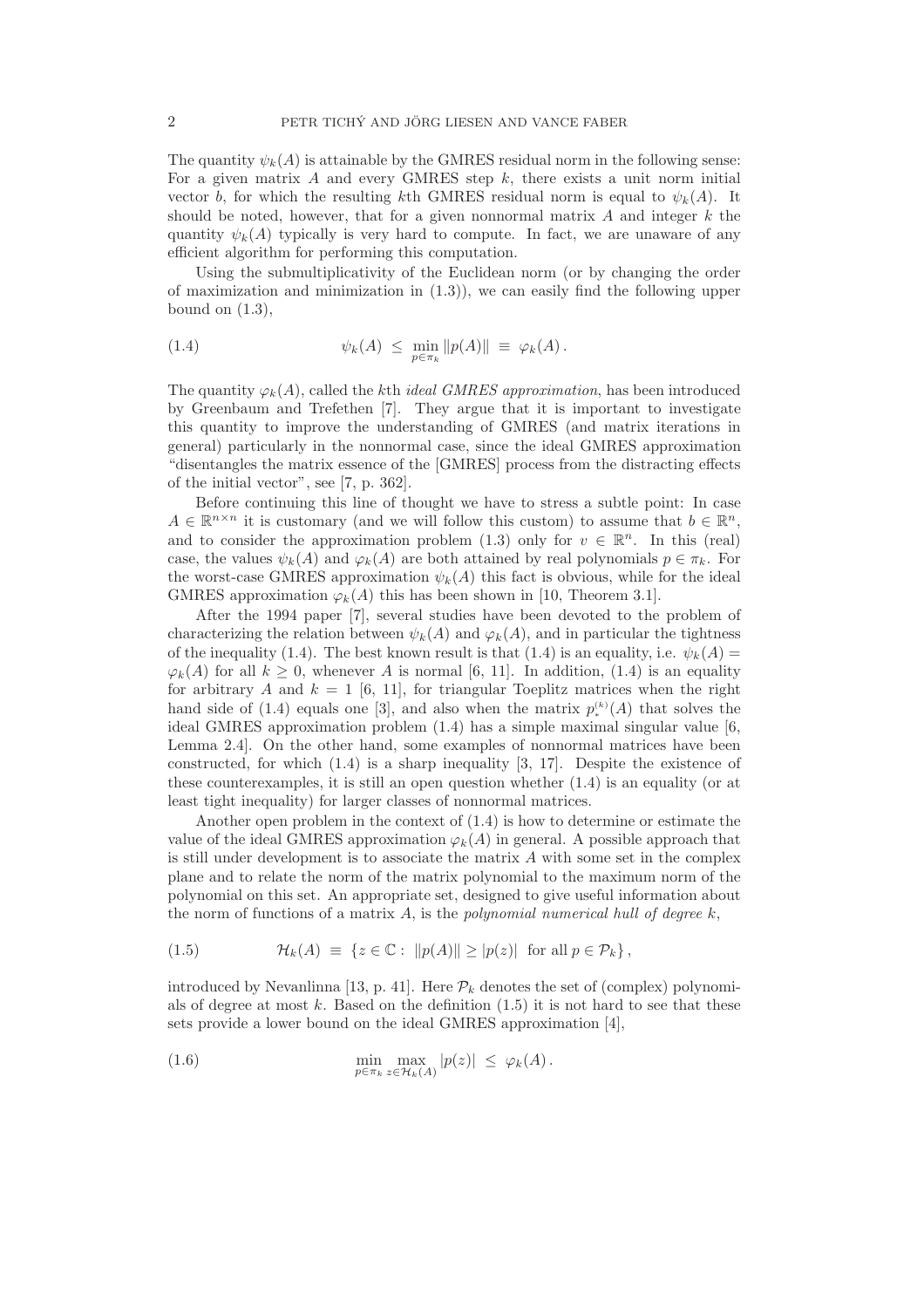Moreover,  $\mathcal{H}_k(A)$  allows us to identify when ideal GMRES fails to converge [3, 4],

$$
\varphi_k(A) = 1 \quad \Longleftrightarrow \quad 0 \in \mathcal{H}_k(A).
$$

While polynomial numerical hulls appear to be a valuable tool, their determination or computation represents a difficult open problem even for simple classes of nonnormal matrices.

In summary, the investigation of worst-case and ideal GMRES as well as the polynomial numerical hulls for nonnormal matrices is at its very beginning. We believe that in this situation it is helpful to study relatively simple nonnormal matrices, for which explicit solutions of some of the open problems can be derived. Continuing the work started in [2] and [5], we here consider A being an  $n \times n$  Jordan block  $J_{\lambda}$  with eigenvalue  $\lambda \in \mathbb{C}$ .

When experimenting with the MATLAB software SDPT3 [18] and some Jordan blocks  $J_\lambda$  of small size  $(n = 20, \text{ say})$ , we observed numerically that  $\psi_k(J_\lambda) = \varphi_k(J_\lambda)$ for  $0 \leq k \leq n$ . This led us to conjecture that

$$
\psi_k(J_\lambda) = \varphi_k(J_\lambda)
$$
 for all  $\lambda, n$  and  $0 \le k \le n$ .

At first sight, proving this conjecture looks not too difficult; after all, one just has to deal with a single Jordan block. However, it turns out that the approximation problems behind the quantities  $\psi_k(A)$  and  $\varphi_k(A)$  as well as the exact determination of  $\mathcal{H}_k(A)$  are highly nontrivial even in case  $A = J_\lambda$ . When trying to prove our conjecture we found that numerous cases need to be distinguished, and in the end we were unable to prove all of them. Nevertheless, we believe that the work presented here has been worthwhile. In particular, it uncovered a previously unknown structure behind the worst-case and ideal GMRES approximation problems in case  $A = J_{\lambda}$ , it extended the recent results of [2, 5] on the polynomial numerical hulls of Jordan blocks, and it led to new results about the bound (1.6).

Since the presentation below is rather technical, we give a detailed overview of the sections and the corresponding results in this paper:

- In Section 2 we summarize known results on worst-case and ideal GMRES as well as the polynomial numerical hull.
- In Section 3 we show that  $\psi_k(J_\lambda) = \varphi_k(J_\lambda)$  for  $0 \leq k \leq n/2$  and whenever  $|\lambda|$  is outside a small interval on the positive real line.
- In Section 4 we study the structure of the polynomials that solve the ideal GMRES approximation problem, i.e. the polynomials for which the value  $\varphi_k(J_\lambda)$  is attained. This allows us to show that  $\varphi_k(J_\lambda) = \psi_k(J_\lambda)$  for all  $\lambda$  in case k divides n. Moreover, we establish a relationship between the radii of polynomial numerical hulls of  $J_{\lambda}$ .
- In Section 5 we analyze the quantities  $\psi_{n-1}(J_\lambda)$  and  $\varphi_{n-1}(J_\lambda)$ . This allows us to show that  $\varphi_{n-k}(J_\lambda) = \psi_{n-k}(J_\lambda)$  whenever  $|\lambda| > 1$  and k divides n.
- Finally, in Section 6 we apply results of the previous sections to analyze the closeness of the bound (1.6) on the kth ideal GMRES approximation. We are unaware that any theoretical results in this direction have been obtained previously.

2. Notation and theoretical background. The following result collects a number of basic results concerning the quantities  $\psi_k(A)$  and  $\varphi_k(A)$ . These results are either easy to verify, or they have been published in [10, Theorem 3.1] or [3, Proposition 2.1].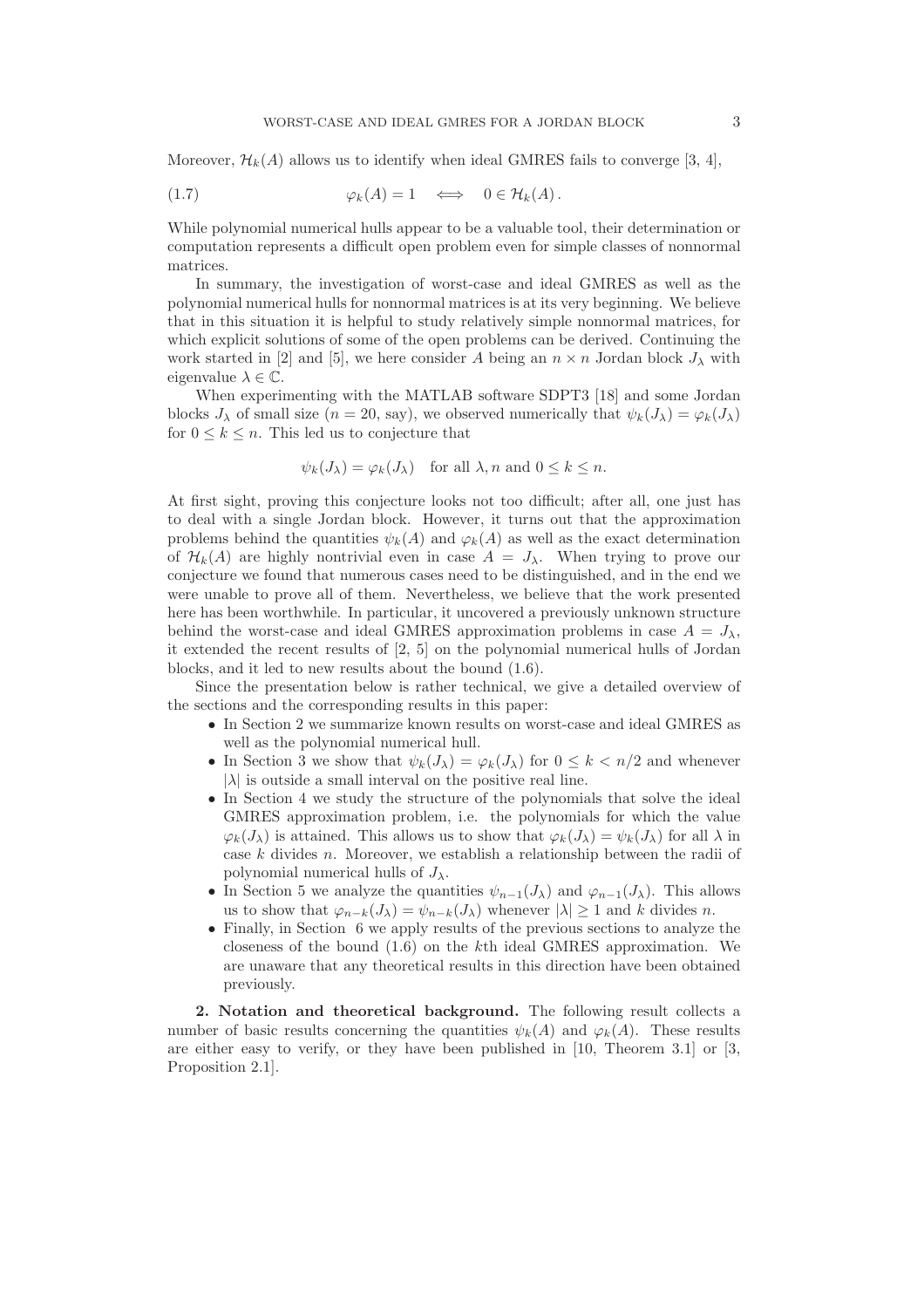LEMMA 2.1. Let  $A \in \mathbb{C}^{n \times n}$  be a matrix with minimal polynomial degree  $d(A)$ . Then the following hold:

- 1.  $\psi_k(A)$  and  $\varphi_k(A)$  are both nonincreasing in k.
- 2.  $\psi_0(A) = \varphi_0(A) = 1$ .
- 3.  $0 < \psi_k(A) \leq \varphi_k(A)$  for  $1 \leq k \leq d(A) 1$ .
- 4. If A is nonsingular, then  $\psi_k(A) = \varphi_k(A) = 0$  for all  $k \geq d(A)$ .
- 5. If A is singular, then  $\psi_k(A) = \varphi_k(A) = 1$  for all  $k \geq 0$ .

The previous theorem shows that to investigate the relation between worst-case and ideal GMRES, one only has to consider nonsingular matrices A and positive integers  $k < d(A)$ . In this case  $\varphi_k(A) > 0$ , and the polynomial that solves the ideal GMRES approximation problem (1.4) is uniquely determined [7, Theorem 2]. This gives rise to the following definition.

DEFINITION 2.2. For a nonsingular matrix  $A \in \mathbb{C}^{n \times n}$ , and a positive integer  $k < d(A)$ , the uniquely determined polynomial  $p_*^{(k)} \in \pi_k$  that satisfies

$$
||p_*^{(k)}(A)|| = \varphi_k(A) = \min_{p \in \pi_k} ||p(A)||,
$$

is called the kth ideal GMRES polynomial of A, and the matrix  $p_*^{(k)}(A)$  is called the kth ideal GMRES residual matrix of A.

The matrix A is called ideal of degree k, when  $\varphi_k(A) = \psi_k(A)$ , and A is called ideal, when  $\varphi_k(A) = \psi_k(A)$  for  $k = 1, \ldots, d(A) - 1$ .

We point out that if  $A$  is ideal of some degree  $k$ , then this does not necessarily imply that A is ideal of any other degree. In fact, it would be interesting to characterize necessary and sufficient conditions on A that allow one to conclude from idealness of some degree to idealness of other degrees.

In general it is an open problem which properties of A are necessary and sufficient for A to be ideal. Below we summarize the most important results for our context. Proofs of all of these statements can be found in [6, 11].

LEMMA 2.3. Any nonsingular matrix  $A \in \mathbb{C}^{n \times n}$  is ideal of degree  $k = 1$ . Moreover, the following hold:

- 1. If A is normal, then A is ideal.
- 2. If  $p_*^{(k)}(A)$  has a simple maximal singular value, then A is ideal of degree k.

Let us discuss the condition in the second item. If  $A$  is a normal matrix with (distinct) eigenvalues  $\lambda_1, \ldots, \lambda_{d(A)}$ , then the ideal GMRES approximation problem is a (scalar) min-max problem on the set of the eigenvalues,

$$
\varphi_k(A) = \min_{p \in \pi_k} \|p(A)\| = \min_{p \in \pi_k} \max_{\lambda_i} |p(\lambda_i)|.
$$

It is well known that the corresponding min-max polynomial of degree  $k$  attains its maximum value on at least  $k+1$  of the eigenvalues, see, e.g., [1, Chapter 3, §4]. Hence in this case the multiplicity of the maximal singular value of  $p_*^{(k)}(A)$  is at least  $k+1$ . Since any normal matrix is ideal, we see that the condition in the second item is not necessary.

This fact has already been noted, and explained by a similar argument, by Greenbaum and Trefethen [7]. Based on some numerical observations, they consider the case in which  $p_*^{(k)}(A)$  for a nonnormal matrix A has a simple maximal singular value the "generic case", see [7, p. 366]. However, we believe that the situation of  $p_*^{(k)}(A)$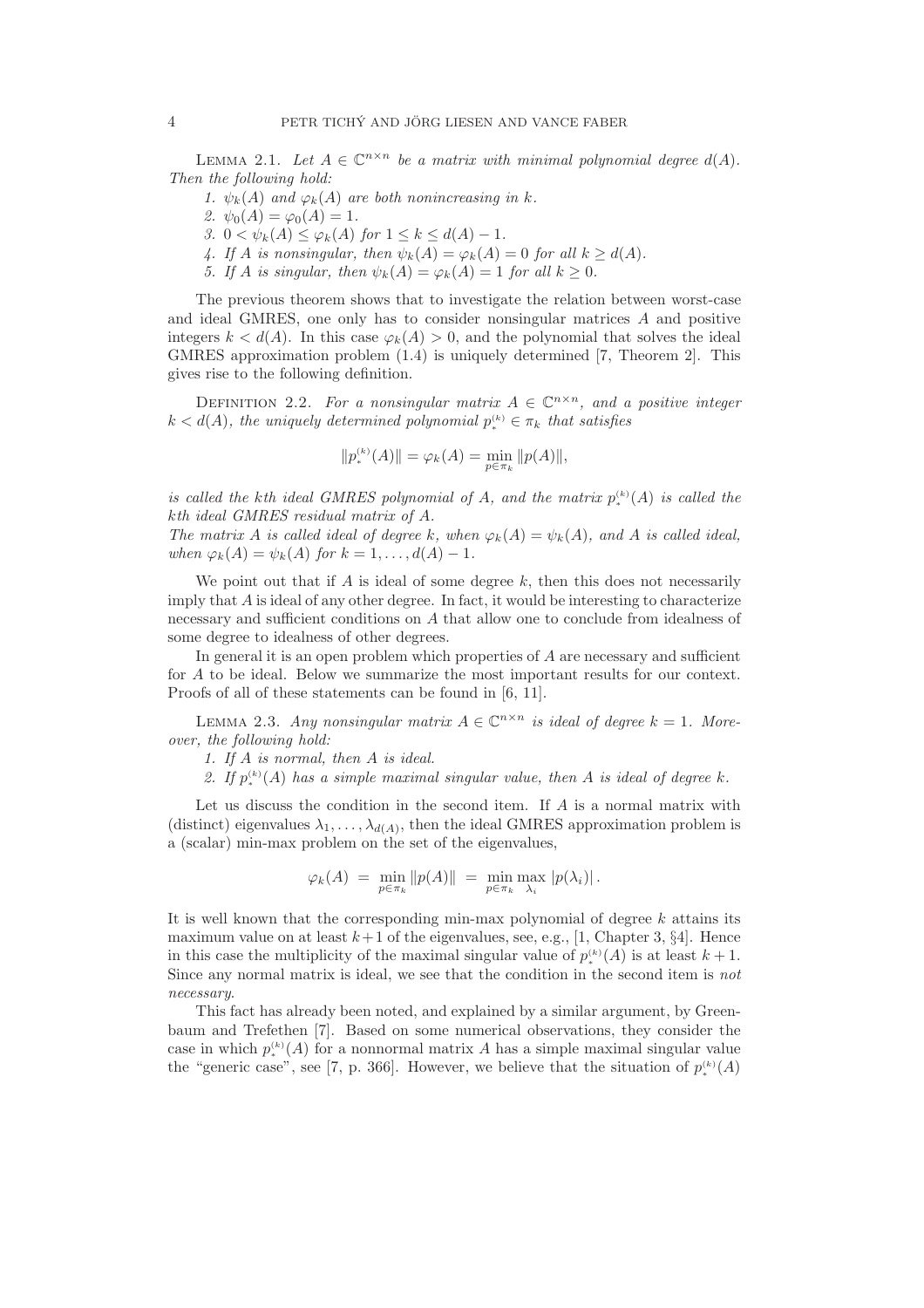having a multiple maximal singular value can be quite frequent also for nonnormal A. For a clear example see Fig. 4.1 below, which shows that for the  $20 \times 20$  Jordan block  $J_{\lambda}$  with  $\lambda = 1$ , only 9 out of 19 matrices  $p_*^{(k)}(J_{\lambda})$  have a simple maximal singular value.

We denote the maximal singular value of a matrix B by  $\sigma_{max}(B)$ , and we define the linear space

 $\Sigma(B) \equiv \text{span}\{v : v \text{ is a right singular vector of } B \text{ corresponding to } \sigma_{max}(B) \}.$ 

We use such spaces in the next result, which gives a further characterization of the case  $\psi_k(A) = \varphi_k(A)$ . This result can be found in a more general form in [3, Lemma 2.16], but we formulate and prove it here independently of [3].

LEMMA 2.4. Suppose that a nonsingular matrix A and a positive integer  $k < d(A)$ are given. Then  $\psi_k(A) = \varphi_k(A)$  if and only if there exist a polynomial  $q \in \pi_k$  and a unit norm vector  $b \in \Sigma(q(A))$ , such that

$$
(2.1) \t\t q(A)b \perp A\mathcal{K}_k(A,b).
$$

If such q and b exist, then  $q = p_*^{(k)}$ .

*Proof.* If  $\psi_k(A) = \varphi_k(A)$ , then there exist a unit norm vector b and a polynomial  $q \in \pi_k$  satisfying (2.1), cf. (1.2), such that  $||p_*^{(k)}(A)|| = ||q(A)b||$ . Since  $||p_*^{(k)}(A)b|| \le$  $\|p_{\ast}^{(k)}(A)\|$  and  $\|q(A)b\|$  is minimal,

(2.2) 
$$
||p_*^{(k)}(A)b|| = ||p_*^{(k)}(A)|| = ||q(A)b||.
$$

But this means that  $b \in \Sigma(p_*^{(k)}(A))$ . Moreover, since  $1 \leq k \leq d(A) - 1$ , we know that  $\psi_k(A) > 0$  by Lemma 2.1, and thus the kth GMRES polynomial is unique, cf. [7, Theorem 2]. Therefore  $p_{\ast}^{(k)} = q$ , and hence  $b \in \Sigma(q(A)).$ 

Now assume that there exist a polynomial  $q \in \pi_k$  and a unit norm vector b such that (2.1) holds and  $b \in \Sigma(q(A))$ . Then

(2.3) 
$$
||q(A)|| = ||q(A)b|| = \min_{p \in \pi_k} ||p(A)b|| \le ||p_*^{(k)}(A)||.
$$

Since  $p_*^{(k)}$  is the ideal GMRES polynomial,  $||q(A)|| < ||p_*^{(k)}(A)||$  is impossible, and therefore equality holds in (2.3). But then  $\psi_k(A) = \varphi_k(A)$ , and from uniqueness of  $p_*^{(k)}$  it follows that  $q=p_*^{(k)}$ .

In [3], the k-dimensional generalized field of values of  $A$ .

$$
F(\lbrace A^i \rbrace_{i=1}^k) \equiv \left\{ \begin{pmatrix} v^*Av \\ \vdots \\ v^*A^k v \end{pmatrix} : v^*v = 1 \right\},\,
$$

is used to characterize when worst-case or ideal GMRES do not converge.

THEOREM 2.5. For a nonsingular matrix 
$$
A \in \mathbb{C}^{n \times n}
$$
 the following hold:  
1.  $\psi_k(A) = 1$  if and only if  $0 \in F(\{A^i\}_{i=1}^k)$ .  
2.  $\varphi_k(A) = 1$  if and only if  $0 \in \text{cvx}(F(\{A^i\}_{i=1}^k))$ , the convex hull of  $F(\{A^i\}_{i=1}^k)$ .

Note that when  $A \in \mathbb{R}^{n \times n}$  is real, one can take the *real* k-dimensional generalized field of values A (defined over  $v \in \mathbb{R}^n$ ,  $v^T v = 1$ ).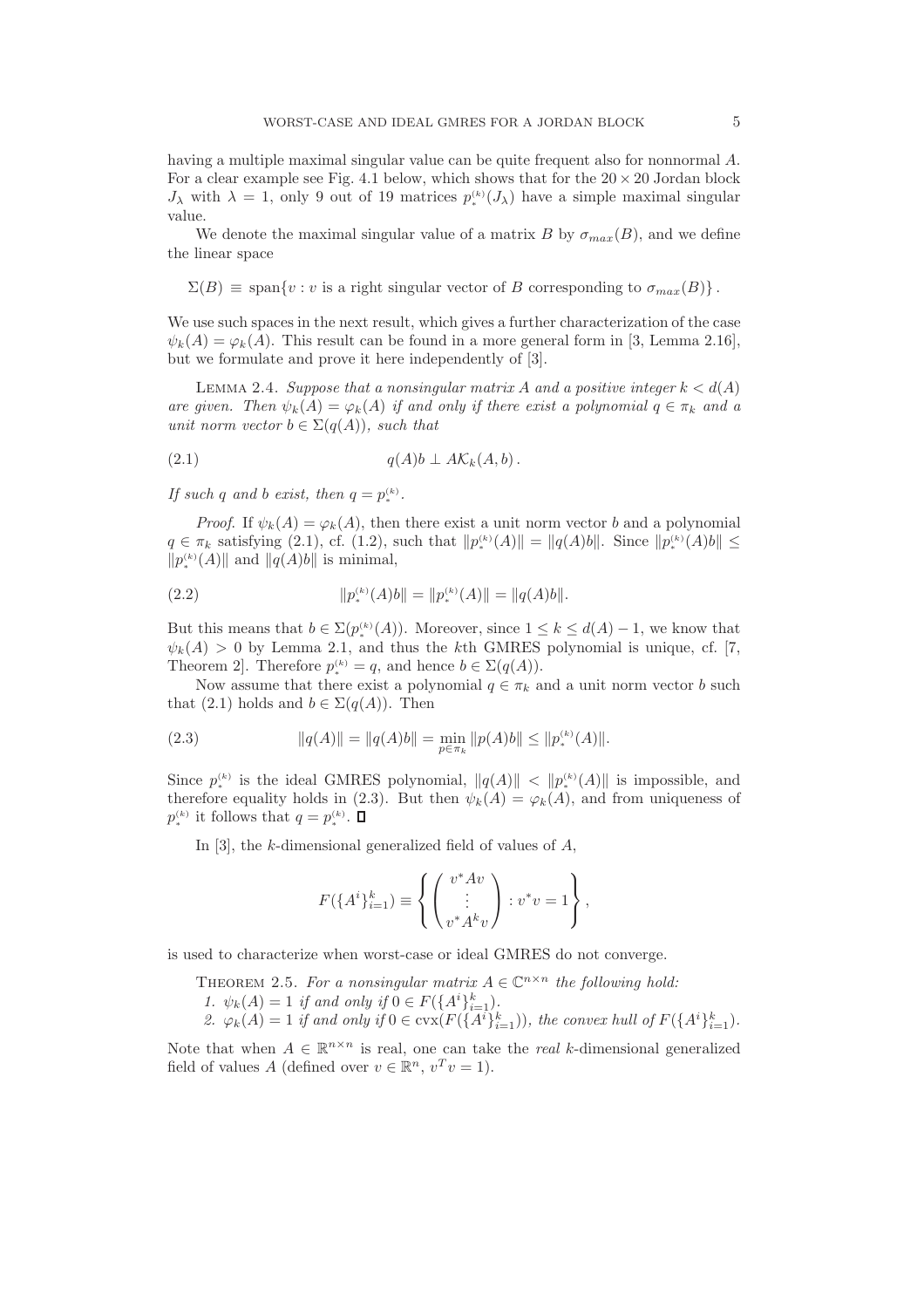The k-dimensional generalized field of values of any triangular Toeplitz matrix  $T \in \mathbb{C}^{n \times n}$  is a convex set [3], and, therefore,

(2.4) 
$$
\psi_k(T) = 1 \iff \varphi_k(T) = 1,
$$

i.e.  $T$  is ideal of degree k in case of stagnation. However, it is in general still an open problem, originally posed in [3, p. 722], whether  $T$  is ideal of degree  $k$  when ideal GMRES converges, i.e. when  $\varphi_k(T) < 1$ .

In this paper we concentrate on an  $n \times n$  Jordan block

(2.5) 
$$
J_{\lambda} = \begin{pmatrix} \lambda & 1 & & \\ & \ddots & \ddots & \\ & & \ddots & 1 \\ & & & \lambda \end{pmatrix} \equiv \lambda I_n + E_n.
$$

Apart from the identity matrix  $I_n$  and the shift  $E_n$ , we will use the backward identity  $I_n^{\text{B}}$  and the diagonal matrix  $I_n^{\pm}$  defined by

$$
(2.6) \tI_n^B \equiv \begin{pmatrix} 1 \\ 1 \end{pmatrix} \in \mathbb{R}^{n \times n}, \tI_n^{\pm} \equiv \text{diag}(1, -1, \dots, (-1)^{n-1}).
$$

As explained above, the singular case  $(\lambda = 0)$  is uninteresting, so we only consider the nonsingular case, i.e.  $\lambda \neq 0$ . Each  $\lambda \in \mathbb{C}$  can be written as  $\lambda = |\lambda|e^{i\alpha}$ , and it holds that

(2.7) 
$$
J_{\lambda} = e^{i\alpha} U J_{|\lambda|} U^{H}, \qquad U \equiv \text{diag}(e^{i\alpha}, e^{i2\alpha}, \dots, e^{in\alpha}).
$$

Since  $J_{\lambda}$  is unitarily similar to  $J_{|\lambda|}$ , and the values of the approximation problems we deal with are unitarily invariant, it suffices to consider *real and positive*  $\lambda$ . All results can be easily extended to all  $\lambda \in \mathbb{C}$  using the unitary similarity transformation defined by (2.7). Since  $d(J_\lambda) = n$ , we will consider  $k = 1, \ldots, n-1$ , so that  $0 <$  $\psi_k(J_\lambda) \leq \varphi_k(J_\lambda)$ , and the corresponding ideal GMRES polynomials are well defined in the sense of Definition 2.2.

As mentioned in the Introduction, the polynomial numerical hull (1.5) appears to be useful in the analysis of ideal GMRES. As shown in [2], for each  $k = 1, \ldots, n-1$ ,  $\mathcal{H}_k(J_\lambda)$  is a circle around the eigenvalue  $\lambda$  with some radius  $\varrho_{k,n}$ , where

$$
0<\varrho_{n-1,n}<\cdots<\varrho_{1,n}<1,
$$

and  $\varrho_{k,n}$  is independent of the eigenvalue  $\lambda$ . In particular, the authors of [2] concentrate on determining the radii  $\varrho_{1,n}$  and  $\varrho_{n-1,n}$ . Since  $\mathcal{H}_1(J_\lambda)$  is equal to the field of values of  $J_{\lambda}$ , it holds that

$$
(2.8) \t\t\t\t\t\t\varrho_{1,n} = \cos\left(\frac{\pi}{n+1}\right),
$$

cf. [2, p. 235]. The problem of determining  $\varrho_{n-1,n}$  is equivalent to a classical problem in complex approximation theory, closely related to the Carathéodory-Fejér interpolation problem. Using this connection it is shown in [2, p. 238], that  $\varrho_{n-1,n}$  is a solution of a certain nonlinear problem and can be bounded by

(2.9) 
$$
1 - \frac{\log(2n)}{n} \le \varrho_{n-1,n} \le 1 - \frac{\log(2n)}{n} + \frac{\log(\log(2n))}{n}.
$$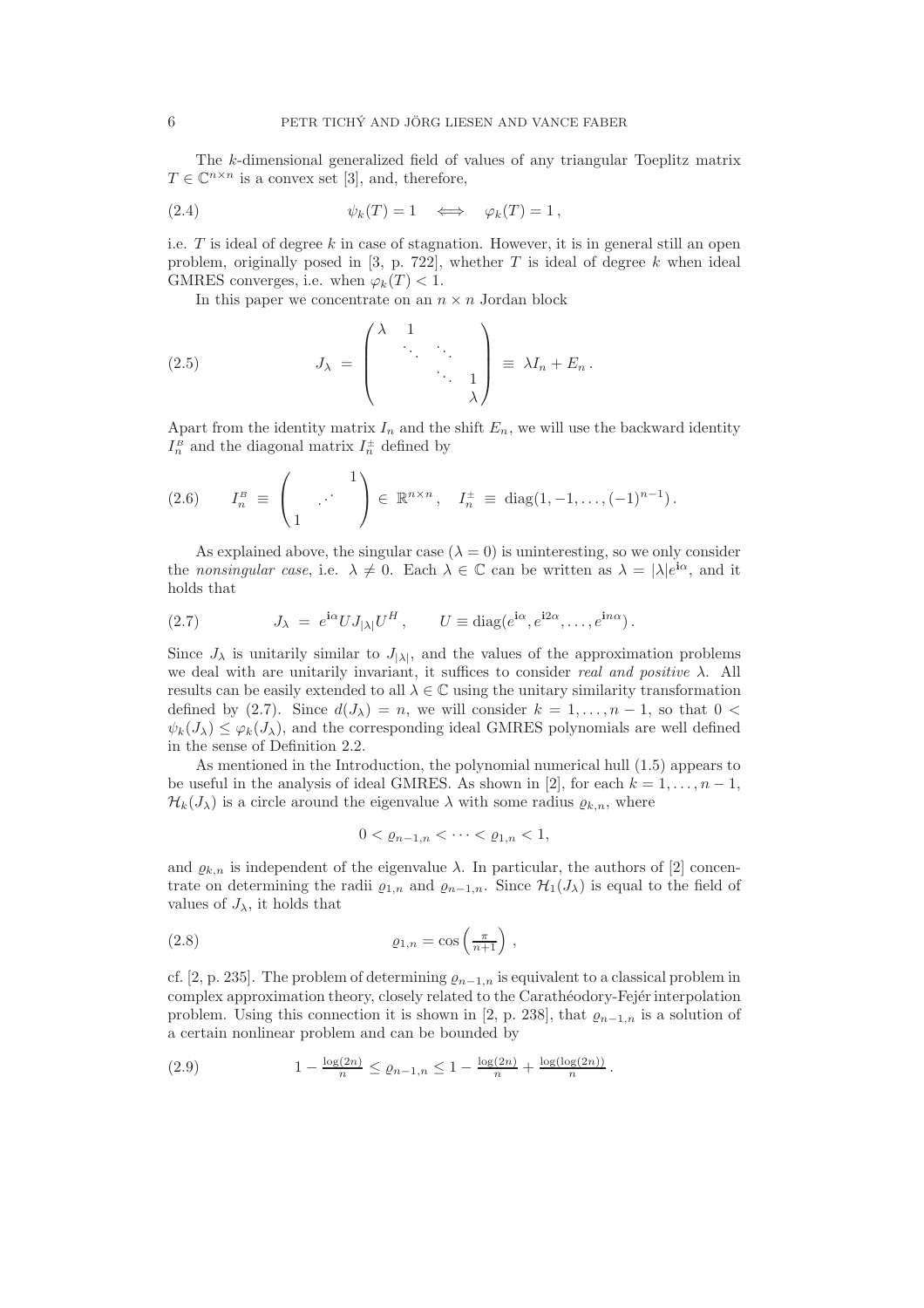Continuing this work, Greenbaum  $[5, p. 88]$  combines  $(1.6), (2.4)$  and results of  $[2]$  to prove that for  $k = 1, \ldots, n - 1$ ,

(2.10) 
$$
\varrho_{k,n}^k \lambda^{-k} \leq \varphi_k(J_\lambda) \leq \lambda^{-k} \text{ for } \lambda \geq \varrho_{k,n},
$$

(2.11) 
$$
\psi_k(J_\lambda) = \varphi_k(J_\lambda) = 1 \iff \lambda \leq \varrho_{k,n}.
$$

The upper bound on  $\varphi_k(J_\lambda)$  in (2.10) can be replaced by 1 if  $\lambda \leq 1$ . The lower bound in (2.10) is a special case of the general lower bound (1.6) on the ideal GMRES approximation based on the polynomial numerical hull. The closeness of this lower bound is examined in Section 6 below.

We point out that the lower bound on  $\varrho_{n-1,n}$  in (2.9) approaches 1 as  $n \to \infty$ . Hence the equivalence (2.11) implies that for each  $\lambda$  with  $0 < |\lambda| < 1$ , there exists a positive integer  $n = n_\lambda$  such that for the  $n \times n$  Jordan block  $J_\lambda$ ,  $\psi_{n-1}(J_\lambda)$  $\varphi_{n-1}(J_\lambda) = 1$ . In other words, both worst-case and ideal GMRES stagnate completely for each Jordan block  $J_{\lambda}$  corresponding to an eigenvalue  $\lambda$  inside the unit circle, provided that  $J_{\lambda}$  is sufficiently large. The more interesting cases are therefore the Jordan blocks  $J_{\lambda}$  with  $|\lambda| \geq 1$ .

3. Worst-case and ideal GMRES for  $k < n/2$ . In this section we show that if | $\lambda$ | is outside a small interval around one, then  $J_{\lambda}$  is ideal of degree k for  $1 \leq k \leq n/2$ . We start with a general characterization of the radius  $\varrho_{k,n}$  of the polynomial numerical hull of degree k of  $J_{\lambda}$ .

LEMMA 3.1. A positive real number  $\rho$  satisfies  $\rho \leq \rho_{k,n}$  if and only if there exists a real unit norm vector b such that

(3.1) 
$$
b^T E_n^j b = (-\varrho)^j, \qquad j = 1, ..., k.
$$

*Proof.* A positive real number  $\varrho$  satisfies  $\varrho \leq \varrho_{k,n}$  if and only if an  $n \times n$  Jordan block  $J_{\varrho}$  satisfies  $\psi_k(J_{\varrho}) = \varphi_k(J_{\varrho}) = 1$ , cf. (2.11). This is equivalent with the existence of a real unit norm vector b such that

(3.2) 
$$
b \perp J_{\varrho} \mathcal{K}_k(J_{\varrho}, b) = \mathcal{K}_k(E_n, J_{\varrho} b) = \mathcal{K}_k(E_n, \varrho b + E_n b).
$$

But the orthogonality of b to the space  $\mathcal{K}_k(E_n, \varrho b + E_n b)$  means that

$$
0 = b^T (\varrho E_n^{j-1} b + E_n^j b), \quad j = 1, ..., k,
$$

which can be written in the equivalent form  $(3.1)$ .  $\Box$ 

THEOREM 3.2. An  $n \times n$  Jordan block  $J_{\lambda}$  with  $\lambda > 0$  is ideal of degree k with the kth ideal GMRES polynomial given by

(3.3) 
$$
q(z) = (1 - \lambda^{-1} z)^k
$$

if and only if  $1 \leq k < n/2$  and  $\lambda \geq \varrho_{k,n-k}^{-1}$ .

Proof. Since

$$
q(J_{\lambda}) = (-1)^{k} \lambda^{-k} E_{n}^{k},
$$

each  $w \in \Sigma(q(J_{\lambda}))$  has to be of the form

(3.4) 
$$
w = (0, ..., 0, b_1, ..., b_{n-k})^T,
$$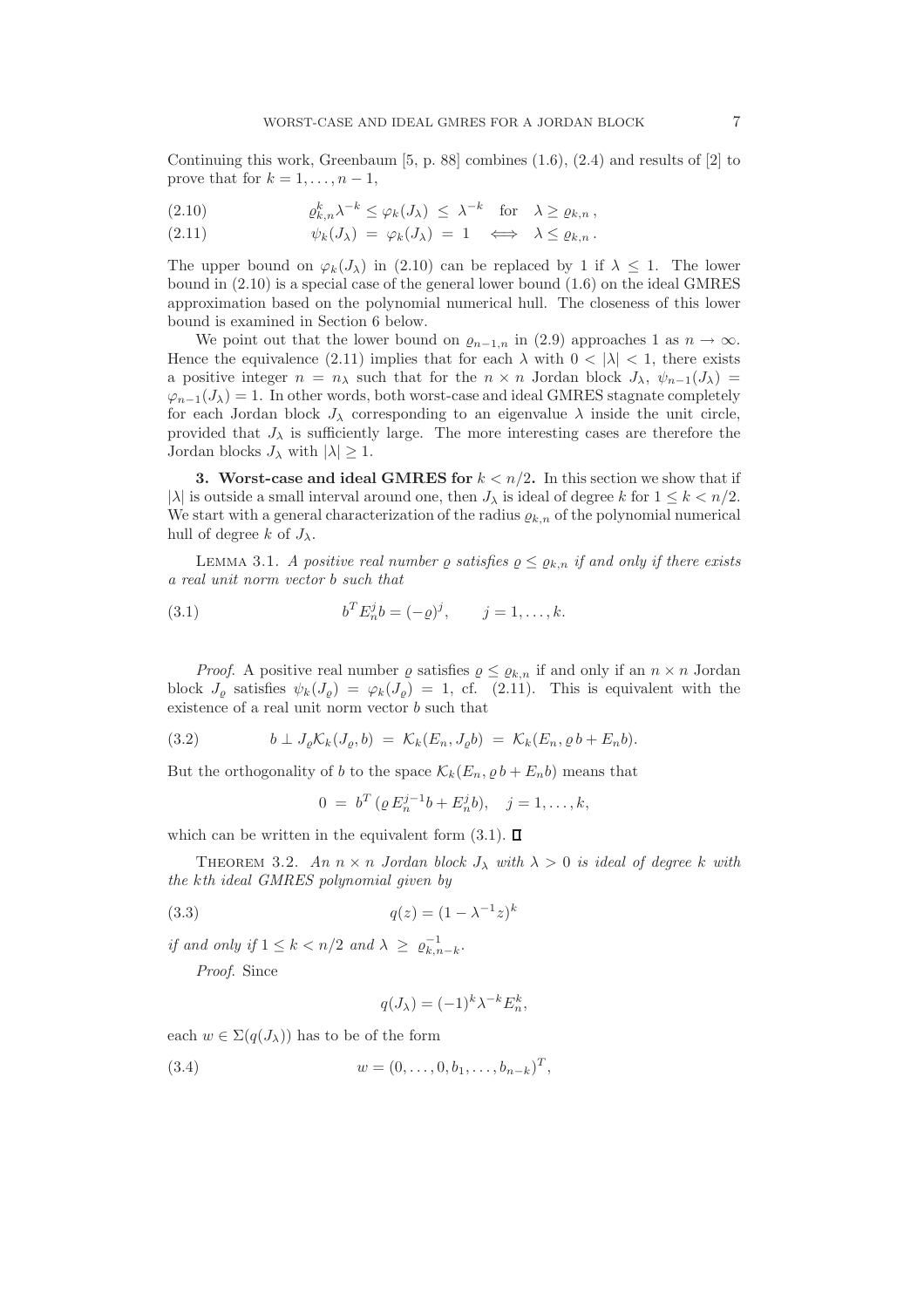and hence

$$
q(J_{\lambda})w = (-1)^{k} \lambda^{-k} (b_1, \ldots, b_{n-k}, 0, \ldots, 0)^{T}.
$$

Using Lemma 2.4 and the previous observation,  $J_{\lambda}$  is ideal of degree k and q is both the worst-case and ideal GMRES polynomial if and only if there exists a unit norm vector  $w$  of the form  $(3.4)$  such that

(3.5) 
$$
q(J_{\lambda})w \perp J_{\lambda} \mathcal{K}_k(J_{\lambda},w) = \mathcal{K}_k(E_n,\lambda w + E_n w),
$$

i.e.

(3.6) 
$$
\lambda w^T (E_n^{j-1})^T E_n^k w + w^T (E_n^j)^T E_n^k w = 0, \qquad j = 1, ..., k.
$$

Since w has the special form (3.4), it holds that  $w^T (E_n^j)^T E_n^k w = b^T E_{n-k}^{k-j} b$ , where  $b \equiv (b_1, \ldots, b_{n-k})^T$ . Then, (3.6) is equivalent to

(3.7) 
$$
\lambda^{-1}b^T E_{n-k}^{k-j} b + b^T E_{n-k}^{k-j+1} b = 0, \qquad j = 1, ..., k.
$$

Writing the equations (3.7) in the reverse order (for  $j = k, \ldots, 1$ ), we obtain

(3.8) 
$$
\lambda^{-1} b^T E_{n-k}^{j-1} b + b^T E_{n-k}^j b = 0, \qquad j = 1, ..., k,
$$

or, equivalently,

(3.9) 
$$
b^T E_{n-k}^j b = (-\lambda^{-1})^j, \qquad j = 1, ..., k.
$$

Clearly, if  $k \geq n/2$ , then  $E_{n-k}^k$  is the zero matrix. In this case at least one of the conditions in (3.9) takes the form  $0 = (-\lambda)^k$ , and the system (3.9) does not have a solution for any positive  $\lambda$ . On the other hand, for  $1 \leq k \leq n/2$ , the system (3.9) has a solution if and only if  $\lambda^{-1} \leq \varrho_{k,n-k}$ , cf. Lemma 3.1, which completes the proof.

We summarize what we have seen so far in the following corollary.

COROLLARY 3.3. For an  $n \times n$  Jordan block  $J_{\lambda}$  with eigenvalue  $\lambda \in \mathbb{C}$ , and  $1 \leq k < n/2$  the following hold:

- 1. If  $|\lambda| \leq \varrho_{k,n}$ , then  $J_\lambda$  is ideal of degree k with  $\psi_k(J_\lambda) = \varphi_k(J_\lambda) = 1$ .
- 2. If  $|\lambda| \ge \varrho_{k,n-k}^{-1}$ , then  $J_\lambda$  is ideal of degree k with  $\psi_k(J_\lambda) = \varphi_k(J_\lambda) = \lambda^{-k}$ .

The first item already was shown in (2.11), the second follows from Theorem 3.2. In summary, for  $1 \leq k \leq n/2$  and  $|\lambda| \geq 0$ , we completely understand the situation except for the cases

(3.10) 
$$
\varrho_{k,n} < |\lambda| < \varrho_{k,n-k}^{-1}.
$$

The lower bound in  $(3.10)$  is bounded from below by  $1/2$ , and it approaches 1 for  $n \to \infty$ , while the upper bound in (3.10) is bounded from above by 2.

4. Structure of the ideal GMRES residual matrices for a Jordan block. In this section we analyze the special structure of the ideal GMRES residual matrices for a Jordan block, which we originally discovered numerically when experimenting with the semidefinite programming package SDPT3 [18]. Since the development below is quite technical, we start with a high-level description of a simple example.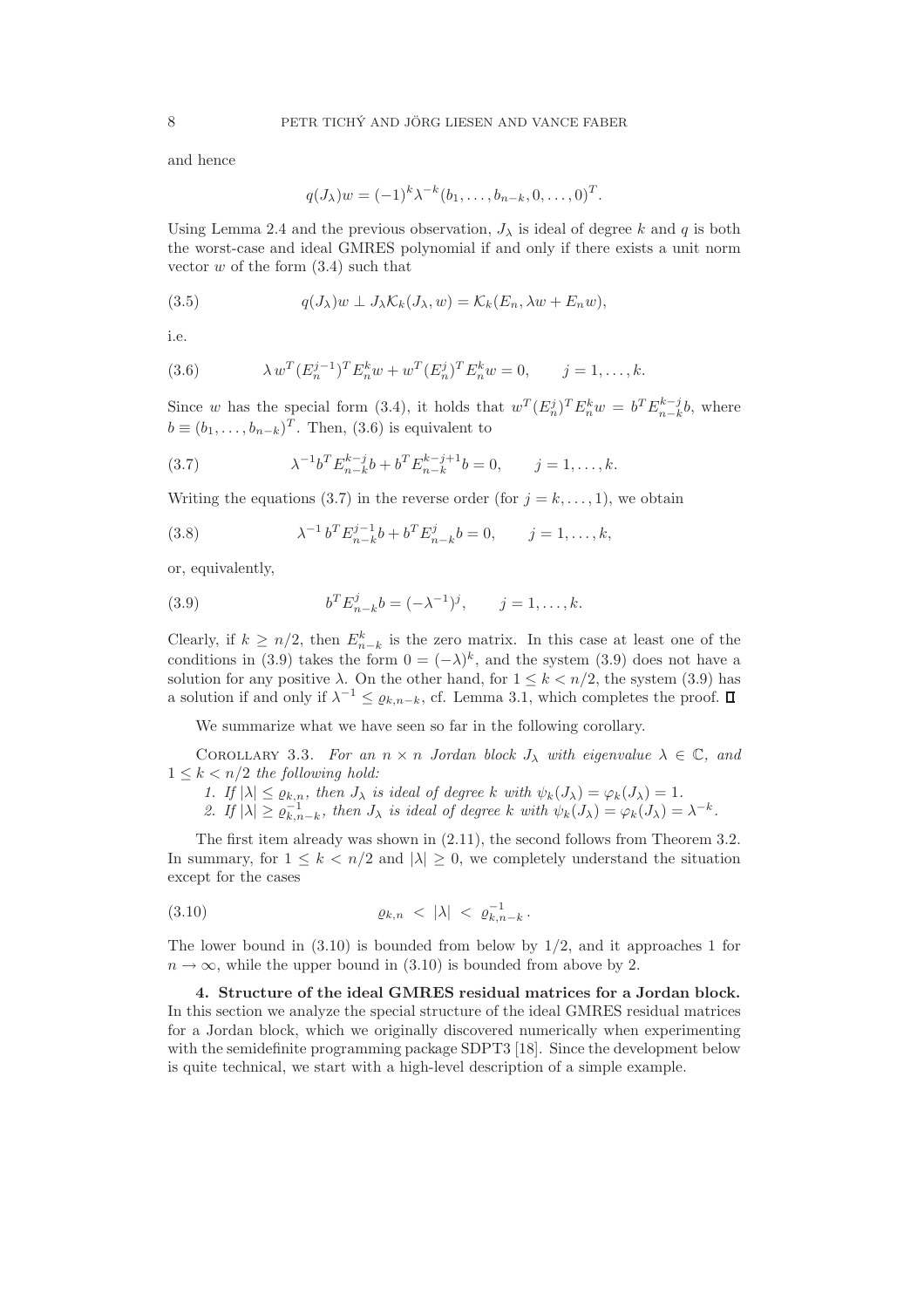Consider the 6  $\times$  6 Jordan block  $J_{\lambda}$  with  $\lambda = 1$ . As shown below, its second, third and fourth ideal GMRES residual matrices are upper triangular Toeplitz matrices of the form

 • ◦ • • ◦ • • ◦ • • ◦ • • ◦ • | {z } p (2) ∗ (J1) , • ◦ ◦ • • ◦ ◦ • • ◦ ◦ • • ◦ ◦ • ◦ • | {z } p (3) ∗ (J1) , • ◦ • ◦ • • ◦ • ◦ • • ◦ • ◦ • ◦ • • ◦ • | {z } p (4) ∗ (J1) ,

where "•" stands for a nonzero entry and "◦" represents a zero entry. It is easy to see that there exist permutation matrices  $P_2$ ,  $P_3$  and  $P_4$  that transform  $p_*^{(2)}(J_1)$ ,  $p_*^{(3)}(J_1)$ and  $p_*^{(4)}(J_1)$  into block diagonal matrices with upper triangular Toeplitz blocks,



Since the transformation  $p_*^{(k)}(J_1) \to P_k^T p_*^{(k)}(J_1) P_k$  is orthogonal, and all diagonal blocks of  $P_k^T p_*^{(k)}(J_1)P_k$  are equal, the ideal GMRES approximation  $||p_*^{(k)}(J_1)||$  equals the norm of any diagonal block of  $P_k^T p_{\ast}^{(k)}(J_1) P_k$ .

These observations are the key to analyzing the kth and  $(n - k)$ th ideal GMRES approximations for  $J_1$  and, more generally, for any Jordan block  $J_\lambda$ , when k divides n. The following lemma formalizes the just described orthogonal transformation and shows the connection between the singular value decompositions of  $p_*^{(k)}(J_\lambda)$  and of a diagonal block of  $P_k^T p_*^{(k)}(J_\lambda) P_k$ .

LEMMA 4.1. Let n and k be positive integers,  $n > k$ , and let d be their greatest common divisor. Define  $m \equiv n/d$  and  $\ell = k/d$ . Consider the  $m \times m$  upper triangular Toeplitz matrix B,

(4.1) 
$$
B \equiv \sum_{j=0}^{\ell} b_j E_m^j, \text{ and let } B = USV^T
$$

be its singular value decomposition. Then the singular value decomposition of the  $n \times n$ matrix G,

(4.2) 
$$
G \equiv \sum_{j=0}^{\ell} b_j E_n^{jd} \text{ is given by } G = (U \otimes I_d)(S \otimes I_d)(V \otimes I_d)^T.
$$

*Proof.* Define the  $n \times n$  matrix P by  $P \equiv [I_m \otimes e_1, \ldots, I_m \otimes e_d]$ , then

$$
P^TGP = I_d \otimes B = I_d \otimes (USV^T) = (I_d \otimes U)(I_d \otimes S)(I_d \otimes V)^T,
$$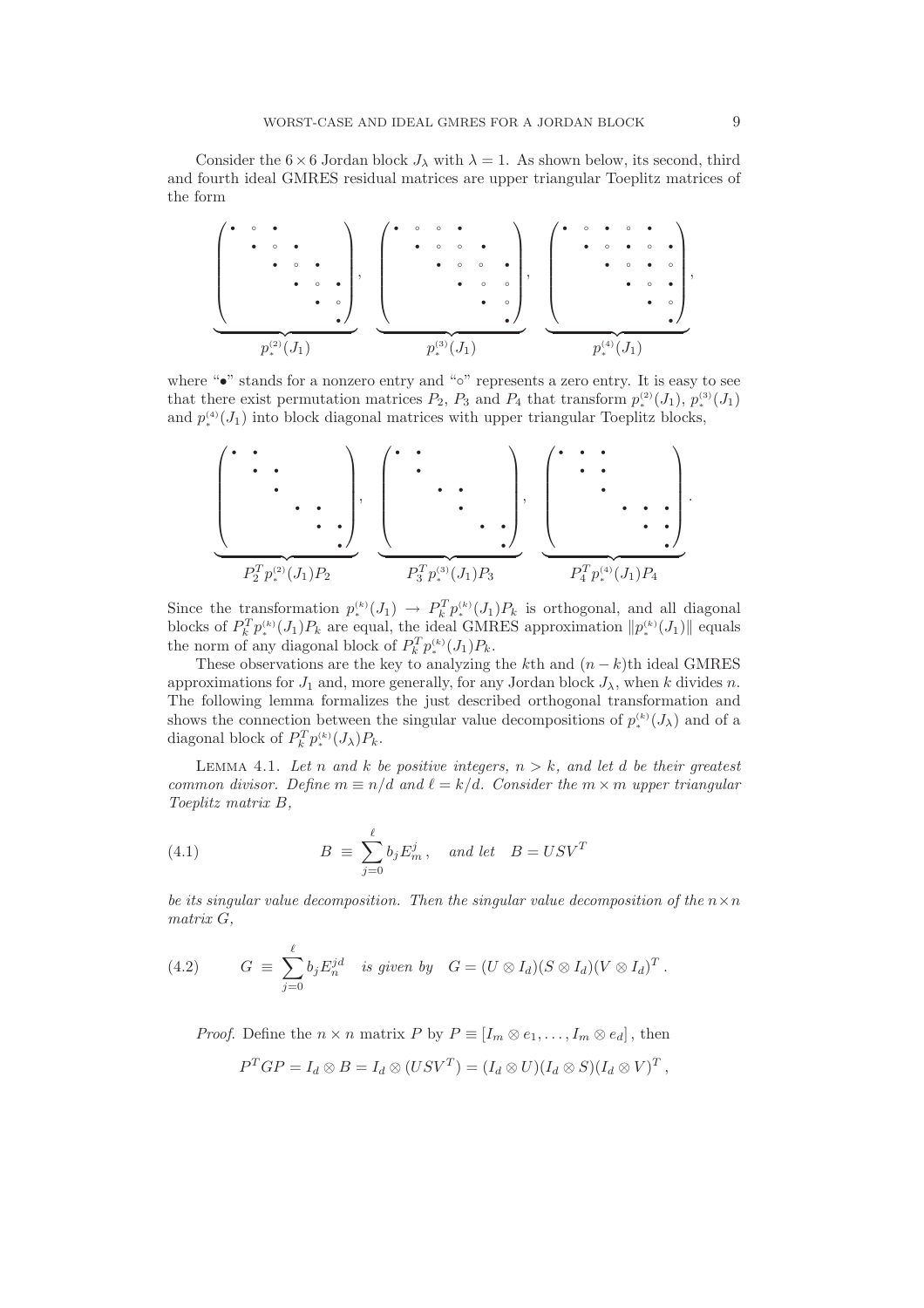and hence

$$
G = P(I_d \otimes U)(I_d \otimes S)(I_d \otimes V)^T P^T
$$
  
= 
$$
[P(I_d \otimes U)P^T][P(I_d \otimes S)P^T][P(I_d \otimes V)P^T]^T
$$
  
= 
$$
(U \otimes I_d)(S \otimes I_d)(V \otimes I_d)^T.
$$

In the last equation we have used [8, Corollary 4.3.10].  $\square$ 

As outlined above, our strategy is as follows: Having an ideal GMRES residual matrix G of the special form  $(4.2)$ , we can find a permutation matrix P such that  $P^{T}GP = I \otimes B$  (where I and B have the appropriate sizes), and then investigate the norm and properties of G through the norm and properties of the block B.

THEOREM 4.2. Let n and k be positive integers,  $n > k$ , and let d be their greatest common divisor. Let  $\lambda > 0$  and define  $m \equiv n/d, \ell \equiv k/d,$ 

$$
J_{\lambda} \equiv \lambda I_n + E_n , \qquad J_{\mu} \equiv \mu I_m + E_m , \qquad \mu \equiv \lambda^d.
$$

Suppose that the  $\ell$ th ideal GMRES polynomial  $p_*^{(\ell)}$  of  $J_\mu$  is of the form

(4.3) 
$$
p_*^{(\ell)}(z) = \sum_{j=0}^{\ell} c_j (\mu - z)^j.
$$

If  $J_{\mu}$  is ideal of degree  $\ell$ , then  $J_{\lambda}$  is ideal of degree k, and

$$
\psi_{\ell}(J_{\mu}) = \varphi_{\ell}(J_{\mu}) = \psi_{k}(J_{\lambda}) = \varphi_{k}(J_{\lambda}).
$$

Moreover, the kth ideal GMRES polynomial  $p_{\ast}^{(k)}$  of  $J_{\lambda}$  is given by

(4.4) 
$$
p_*^{(k)}(z) = \sum_{j=0}^{\ell} c_j (\lambda - z)^{jd}.
$$

*Proof.* Given the  $\ell$ th ideal GMRES polynomial  $p_*^{(\ell)} \in \pi_{\ell}$  of  $J_{\mu}$  as in (4.3), we define the polynomial

(4.5) 
$$
q(z) \equiv \sum_{j=0}^{\ell} c_j (\lambda - z)^{jd} \in \pi_k.
$$

Our goal is to show that this polynomial q, which is equal to  $p_*^{(k)}$  in (4.4), is the kth ideal GMRES polynomial of  $J_{\lambda}$ . We will show this by constructing a unit norm vector  $b \in \Sigma(q(J_{\lambda}))$ , such that the condition (2.1) is satisfied.

From

(4.6) 
$$
p_*^{(\ell)}(J_{\mu}) = \sum_{j=0}^{\ell} c_j (-E_m)^j, \qquad q(J_{\lambda}) = \sum_{j=0}^{\ell} c_j (-E_n)^{jd},
$$

we see that the matrices  $p_{\ast}^{(\ell)}(J_{\mu})$  and  $q(J_{\lambda})$  have a similar structure as the matrices B and G, respectively, in Lemma 4.1 (up to the sign in case d is even).

By assumption,  $\psi_{\ell}(J_{\mu}) = \varphi_{\ell}(J_{\mu}) > 0$ , and hence by Lemma 2.4 there exists a unit norm vector  $w \in \Sigma(p_*^{(\ell)}(J_\mu))$ , such that

$$
(4.7) \t\t\t p_*^{(\ell)}(J_\mu)w \perp J_\mu \mathcal{K}_\ell(J_\mu,w).
$$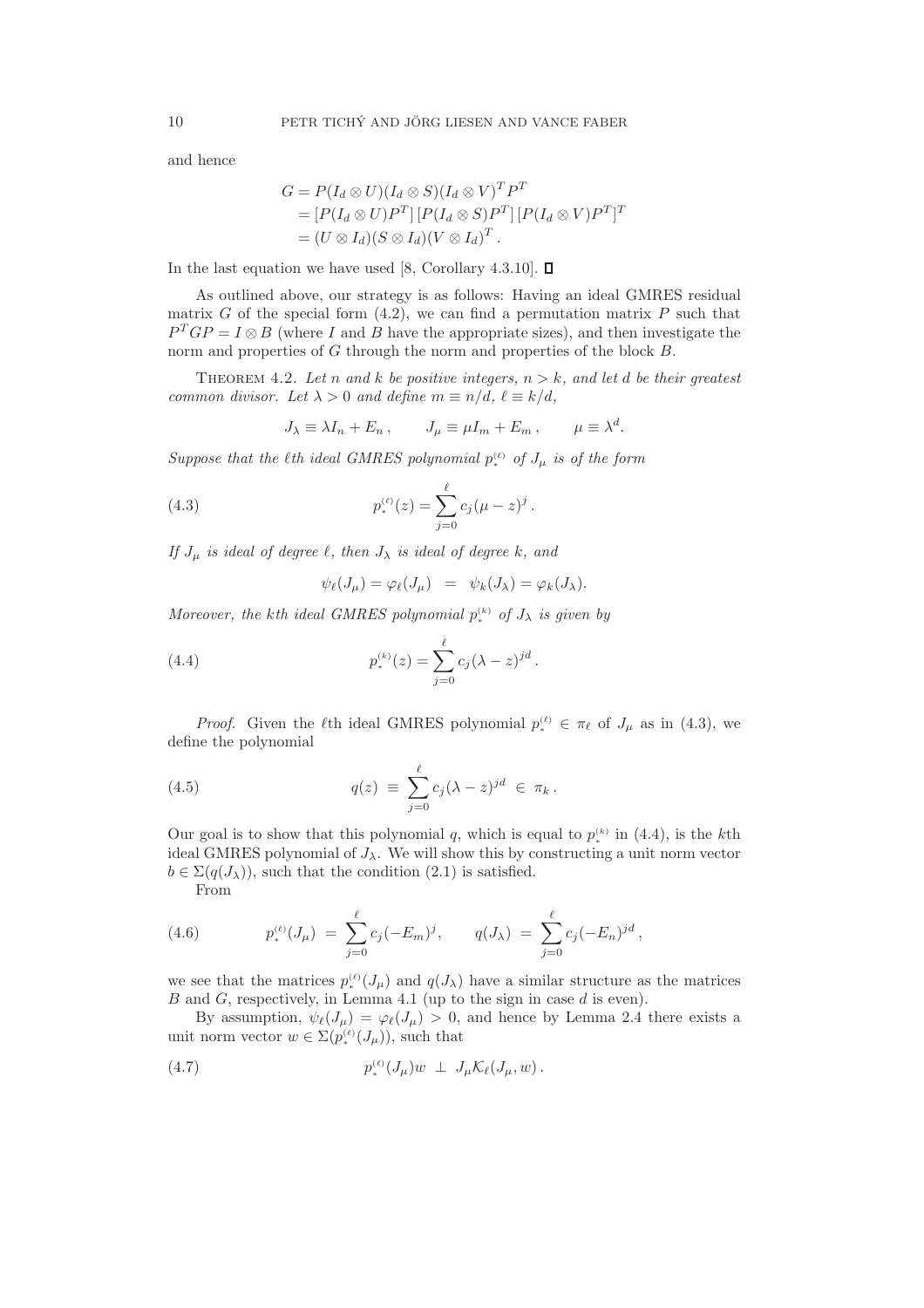Define  $S_{\mu} \in \mathbb{R}^{m \times m}$ ,  $v \in \mathbb{R}^m$ , and  $B \in \mathbb{R}^{m \times m}$  by

(4.8) 
$$
S_{\mu} \equiv \begin{cases} J_{\mu}, & v \equiv \begin{cases} w, & \text{if } d \text{ is odd,} \\ I_m^{\pm} J_{\mu} I_m^{\pm}, & v \equiv \begin{cases} w, & \text{if } d \text{ is odd,} \\ I_m^{\pm} w, & \text{if } d \text{ is even,} \end{cases} \end{cases}
$$
  
(4.9) 
$$
B \equiv p_*^{(\ell)}(S_{\mu}).
$$

Then it easily follows that

$$
(4.10) \t Bv \perp S_{\mu} \mathcal{K}_{\ell}(S_{\mu}, v),
$$

and  $v \in \Sigma(B)$ . Since B is a Toeplitz matrix, the matrix  $I_m^B B$  is symmetric, and hence unitarily diagonalizable,  $I_m^B B = V \Lambda V^T$ . Therefore, there exists a diagonal matrix  $\hat{I}_m^{\pm}$ having entries 1 and  $-1$  on its diagonal, such that

$$
B~=~(I_m^{\scriptscriptstyle B} V \hat I_m^{\pm})\,(\hat I_m^{\pm}\Lambda)\,V^T
$$

is the singular value decomposition of B. If  $z \in \Sigma(B)$  is a right singular vector, then the corresponding left singular vector is given either by  $I_m^B z$  or by  $-I_m^B z$ . Since  $v \in \Sigma(B)$ , we can decompose this vector as  $v = v^+ + v^-$ . Here  $v^+$  resp.  $v^-$  are the orthogonal projections of v onto the space spanned by right singular vectors  $z \in \Sigma(B)$ with the corresponding left singular vector equal to  $I_m^B z$  resp.  $-I_m^B z$ .

Denoting by  $\delta$  the maximal singular value of  $p_*^{(\ell)}(J_\mu)$ ,

(4.11) 
$$
Bv = \delta I_m^B(v^+ - v^-), \text{ and } \delta \equiv ||p_*^{(\ell)}(J_\mu)|| = ||B|| = ||q(J_\lambda)||,
$$

where we have applied Lemma 4.1 to obtain the last equality.

Since  $v \in \Sigma(B)$ , Lemma 4.1 implies that  $v \otimes e_j \in \Sigma(q(J_\lambda))$ , where  $e_j$  denotes the jth standard basis vector for  $j = 1, ..., d$ . Now define  $e_{\lambda} \equiv [1, -\lambda, ..., (-\lambda)^{d-1}]^T$ , and

(4.12) 
$$
b \equiv \gamma \sum_{j=1}^{d} (-\lambda)^{j-1} v \otimes e_j = \gamma (v \otimes e_\lambda),
$$

where  $\gamma$  is chosen so that  $||b|| = 1$ . Clearly,  $b \in \Sigma(q(J_\lambda))$ , and b can be decomposed as

$$
b = b^+ + b^-
$$
,  $b^+ \equiv \gamma (v^+ \otimes e_\lambda)$ ,  $b^- \equiv \gamma (v^- \otimes e_\lambda)$ ,

with  $q(J_\lambda)b^+ = \delta I_n^B b^+, q(J_\lambda)b^- = -\delta I_n^B b^-.$  Hence, using the first expression in (4.11),

$$
q(J_{\lambda})b = \gamma q(J_{\lambda}) (b^+ + b^-) = \gamma \delta I_n^B (b^+ - b^-)
$$
  
=  $\gamma \delta I_n^B ((v^+ - v^-) \otimes e_{\lambda}) = \gamma \delta ((I_m^B (v^+ - v^-)) \otimes (I_d^B e_{\lambda}))$   
=  $\gamma ((Bv) \otimes (I_d^B e_{\lambda}))$ .

We next show that

(4.14) 
$$
q(J_{\lambda})b \perp J_{\lambda}^{j}b, \quad j=1,\ldots,k,
$$

i.e. that  $q$  is a GMRES polynomial for  $J_\lambda$  and the initial vector  $b.$  Since

(4.15) 
$$
\operatorname{span}\{J_{\lambda}b,\ldots,J_{\lambda}^kb\} = \operatorname{span}\{E_n^0J_{\lambda}b,\ldots,E_n^{k-1}J_{\lambda}b\},
$$

the relation (4.14) holds if and only if

(4.16)  $q(J_{\lambda})b \perp E_n^j J_{\lambda}b, \quad j = 0, ..., k - 1$ .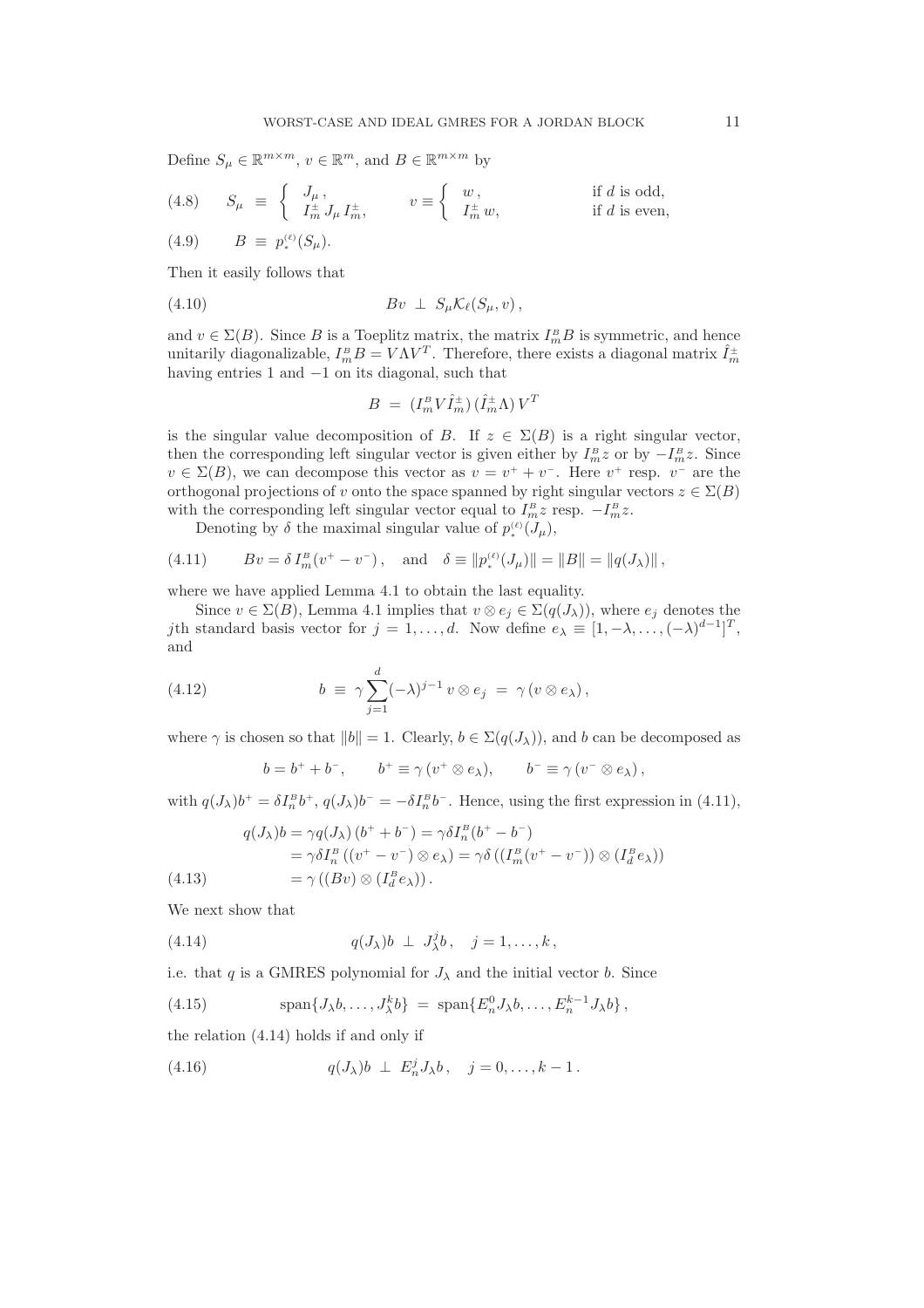Let us decompose the index  $j$  as

(4.17) 
$$
j = sd + t, \qquad s = 0, \dots, l - 1, \qquad t = 0, \dots, d - 1.
$$

An elementary computation shows that

$$
J_{\lambda}b = \gamma J_{\lambda}(v \otimes e_{\lambda}) = \gamma ((S_{\mu}v) \otimes e_d).
$$

Multiplication of  $J_{\lambda}b$  from the left by  $E_n^j$  shifts all entries of  $J_{\lambda}b$  upwards by j positions. Using (4.17),  $E_n^j J_\lambda b$  can be written as

(4.18) 
$$
E_n^j J_\lambda b = \gamma E_n^{sd}((S_\mu v) \otimes e_{d-t}) = \gamma ((E_m^s S_\mu v) \otimes e_{d-t}).
$$

Now from  $(4.13)$  and  $(4.18)$  we obtain

$$
(q(J_{\lambda})b)^{T}(E_{n}^{j}J_{\lambda}b) = \gamma^{2} ((Bv) \otimes (I_{d}^{B}e_{\lambda}))^{T} ((E_{m}^{s}S_{\mu}v) \otimes e_{d-t})
$$
  
= 
$$
\gamma^{2} [(Bv)^{T}E_{m}^{s}S_{\mu}v] [e_{\lambda}^{T}I_{d}^{B}e_{d-t}].
$$

Similar as in (4.15),  $E_m^s S_\mu v \in S_\mu \mathcal{K}_\ell(S_\mu, v)$  for  $s = 0, \ldots, l-1$ . Since  $Bv$  is orthogonal to  $S_{\mu} \mathcal{K}_{\ell}(S_{\mu}, v)$ , cf. (4.10), it holds that  $(Bv)^{T} E_{m}^{s} S_{\mu} v = 0$  for  $s = 0, \ldots, l-1$ . In other words, we just proved (4.14).

Summarizing, q is the kth GMRES polynomial for the matrix  $J_{\lambda}$  and the initial vector  $b \in \Sigma(q(J_{\lambda}))$ . Using Lemma 2.4, it holds that  $\psi_k(J_{\lambda}) = \varphi_k(J_{\lambda})$  and, therefore, q is the kth ideal GMRES polynomial of  $J_{\lambda}$ . Moreover, Lemma 4.1 implies that the ideal GMRES residual matrices  $p_*^{(\ell)}(J_\mu)$  and  $p_*^{(k)}(J_\lambda)$  have the same norm and thus  $\psi_{\ell}(J_{\mu}) = \varphi_{\ell}(J_{\mu}) = \psi_{k}(J_{\lambda}) = \varphi_{k}(J_{\lambda}).$ 

Note that the integers  $\ell$  and m defined in Theorem 4.2 are relatively prime. The assertion of this theorem is quite tricky, so some explanation is appropriate. Suppose we know that an  $m \times m$  Jordan block  $J_{\mu}$  is ideal of degree  $\ell$ , where  $\ell$  and  $m$  are relatively prime. Then by Theorem 4.2, an  $n \times n$  Jordan block  $J_{\lambda}$  is ideal of degree k. where  $n \equiv dm$ ,  $k \equiv d\ell$ ,  $\lambda \equiv \mu^d$ , and d is any positive integer. Therefore, to prove that any Jordan block is ideal, it would be sufficient to show that any Jordan block is ideal of degree  $k$  whenever  $k$  and the size of the Jordan block are relatively prime; all the other cases are then covered by Theorem 4.2. In other words, Theorem 4.2 reduces the question of idealness of Jordan blocks to block sizes n and steps k, where k and n are relatively prime.

EXAMPLE 1. Consider the  $20 \times 20$  Jordan block  $J_1$ . In Fig 4.1 we plot the multiplicity of the maximal singular value of  $p_*^{(k)}(J_1)$  for  $k = 1, ..., 19$ . Apparently, the multiplicity is equal to the greatest common divisor of  $n$  and  $k$ . In particular, at steps k such that k and n are relatively prime, the maximal singular value of  $p_*^{(k)}(J_1)$ is simple. (The same phenomenon can be observed numerically also for other choices of n.) By the second item in Lemma 2.3,  $J_1$  is ideal of degree k in the steps where k and n are relatively prime. Then Theorem 4.2 implies that  $J_1$  is ideal.  $\square$ 

Theorem 4.2 also allows us to prove the following result about the radii of the polynomial numerical hulls of Jordan blocks.

THEOREM 4.3. Let n and k be positive integers,  $n > k$ , and let d be their greatest common divisor. Define  $m \equiv n/d$ ,  $\ell \equiv k/d$ . Then the radius  $\rho_{k,n}$  of the kth polynomial numerical hull of an  $n \times n$  Jordan block satisfies

$$
(4.19) \t\t\t\t\t \varrho_{k,n} = \varrho_{\ell,m}^{1/d}.
$$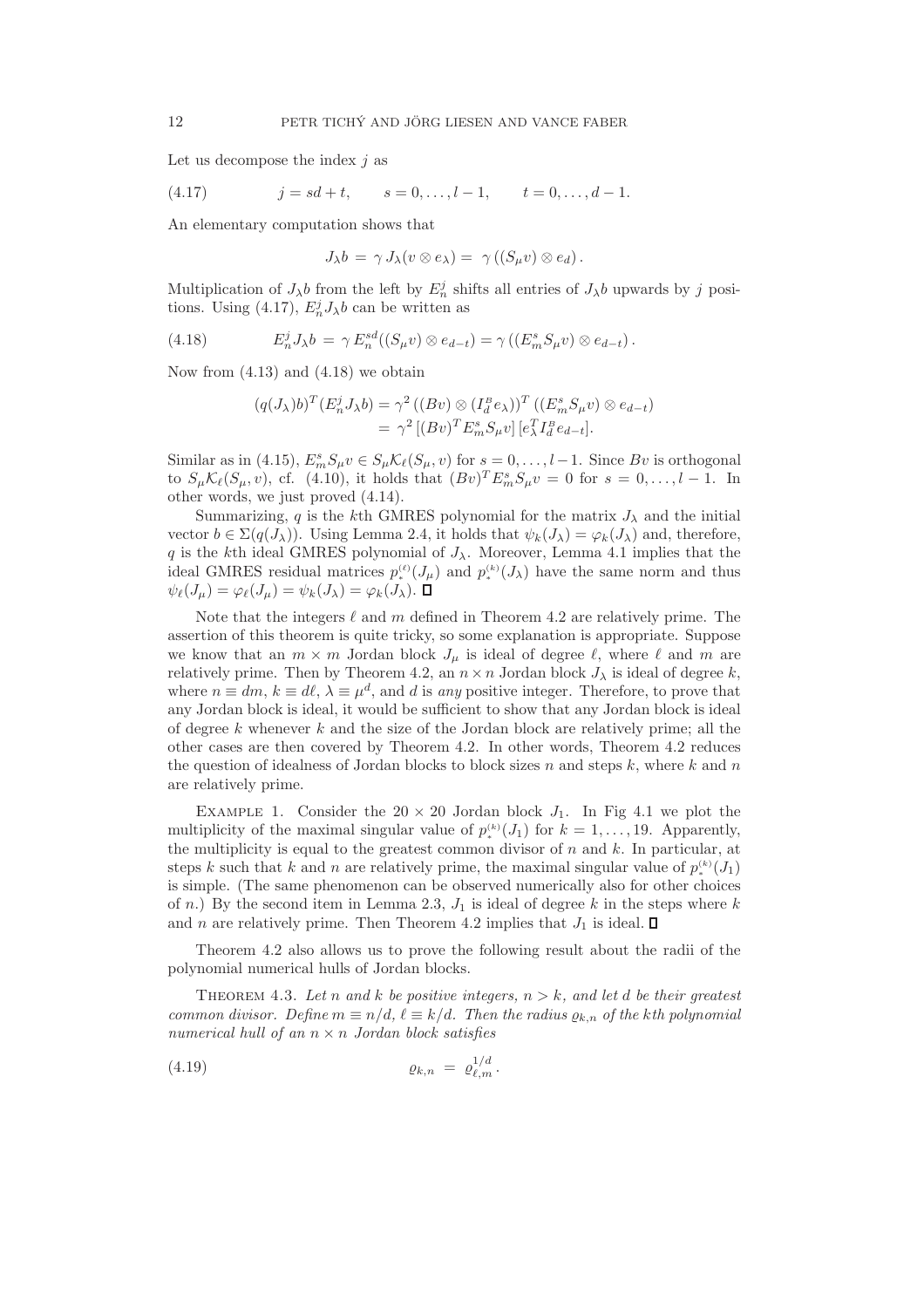

FIG. 4.1. Multiplicity of the maximal singular value of  $p_*^{(k)}(J_1)$  for the 20 × 20 Jordan block  $J_1$ and  $k = 1, \ldots, 19$ .

*Proof.* Let  $\lambda > 0$  and consider Jordan blocks

$$
J_{\lambda} \equiv \lambda I_n + E_n , \qquad J_{\mu} \equiv \mu I_m + E_m , \qquad \mu \equiv \lambda^d.
$$

We prove the following equivalence

$$
\mu \leq \varrho_{\ell,m} \iff \psi_{\ell}(J_{\mu}) = \varphi_{\ell}(J_{\mu}) = 1 \iff \psi_{k}(J_{\lambda}) = \varphi_{k}(J_{\lambda}) = 1 \iff \lambda \leq \varrho_{k,n}.
$$

The equivalences  $A$  and  $C$  follow from  $(2.11)$ , so we only have to prove the equivalence B. From Theorem 4.2,

$$
\psi_{\ell}(J_{\mu}) = \varphi_{\ell}(J_{\mu}) = 1 \quad \Longrightarrow \quad \psi_{k}(J_{\lambda}) = \varphi_{k}(J_{\lambda}) = 1.
$$

On the other hand, suppose that  $\psi_k(J_\lambda) = \varphi_k(J_\lambda) = 1$ . Consider the polynomial  $p_*^{(\ell)}$ of the form  $(4.3)$ . Then, similarly as in the proof of Theorem 4.2, the polynomial q defined by (4.5) satisfies  $q \in \pi_k$  and  $||q(J_\lambda)|| = ||p_*^{(\ell)}(J_\mu)||$ , cf. (4.11). Now if  $\varphi_k(J_\mu) =$  $||p_{\ast}^{(\ell)}(J_{\mu})|| < 1$ , then  $||q(J_{\lambda})|| < 1 = \varphi_k(J_{\lambda})$ , which contradicts the optimality property of the kth ideal GMRES polynomial  $p_*^{(k)}$  of  $J_\lambda$ . Therefore  $\varphi_k(J_\mu) = 1$ , which implies that  $\psi_k(J_\mu) = 1$ , cf. (2.4), and thus **B** must hold.

Consequently, for each  $\lambda > 0$ ,  $\lambda^d \leq \varrho_{\ell,m} \Longleftrightarrow \lambda \leq \varrho_{k,n}$ , which implies (4.19).

COROLLARY 4.4. Consider an  $n \times n$  Jordan block  $J_{\lambda}$  with  $\lambda > 0$ . Let  $k < n$  be a positive integer dividing n. Then  $\psi_k(J_\lambda) = \varphi_k(J_\lambda)$ , and if  $\lambda \ge \varrho_{k,n}$ , then

(4.20) 
$$
\lambda^{-k} \cos\left(\frac{\pi}{n/k+1}\right) \leq \varphi_k(J_\lambda) \leq \lambda^{-k}.
$$

The kth ideal GMRES polynomial  $p_{\ast}^{(k)}$  of  $J_{\lambda}$  is of the form

(4.21) 
$$
p_*^{(k)}(z) = c_0 + c_1 (\lambda - z)^k,
$$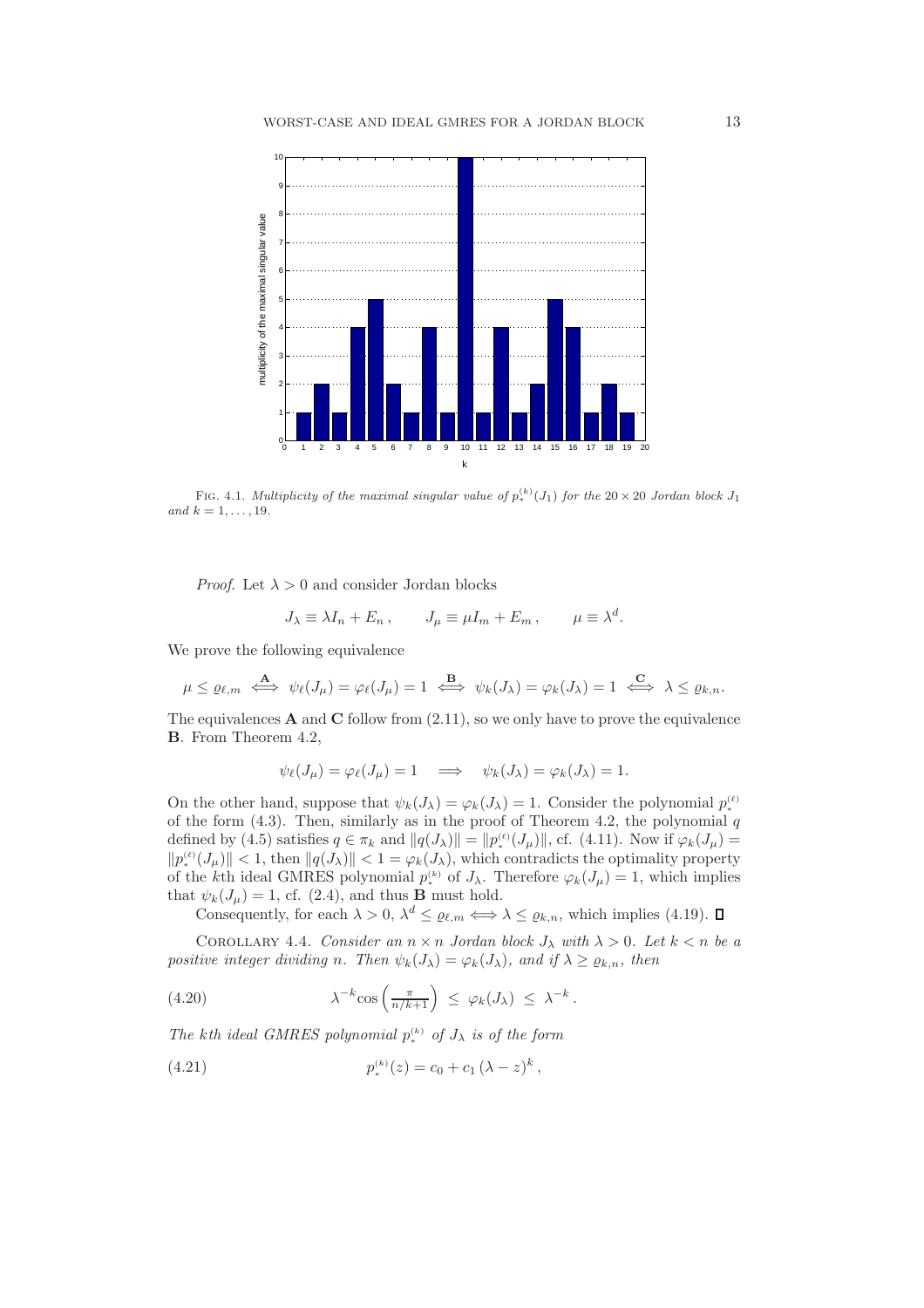where  $c_0$  and  $c_1$  are the coefficients of the first ideal GMRES polynomial (4.3) of the  $\frac{n}{k} \times \frac{n}{k}$  Jordan block  $J_{\lambda^k}$ . Moreover, it holds that

(4.22) 
$$
\varrho_{k,n} = \varrho_{1,n/k}^{1/k} = \left[ \cos \left( \frac{\pi}{n/k + 1} \right) \right]^{1/k}.
$$

*Proof.* All results follow from Theorem 4.2 and Theorem 4.3. If  $k$  divides n, then  $d = k$  is their greatest common divisor, and  $m = n/k$ ,  $\ell = 1$ . For  $\ell = 1$ , the assumption  $\psi_{\ell}(J_{\mu}) = \varphi_{\ell}(J_{\mu}) > 0$  in Theorem 4.2 is satisfied and therefore  $\psi_k(J_{\lambda}) = \varphi_k(J_{\lambda})$ . In (4.22) we used Theorem 4.3 and the explicit form of the radius  $\varrho_{1,n/k}$ , cf. (2.8). The bound (4.20) is just the bound (2.10), where for  $\rho_{k,n}$  we substituted its exact value on the right hand side of  $(4.22)$ .  $\Box$ 

If k divides n, then  $p_*^{(k)}(z) = 1$  for  $\lambda \leq \varrho_{n,k}$  and  $p_*^{(k)}(z) = c_0 + c_1(\lambda - z)^k$  for  $\lambda > \varrho_{n,k}$ . For  $\lambda \ge \varrho_{k,n-k}^{-1}$  we know that  $c_0 = 0$  and  $c_1 = \lambda^{-k}$ , cf. Theorem 3.2. Moreover, since  $\psi_k(J_\lambda) = \varphi_k(J_\lambda)$ , it follows from  $(2.11)$  and Theorem 3.2 that  $c_0 \neq 0$ and  $c_1 \neq 0$  whenever  $\varrho_{k,n} < \lambda < \varrho_{k,n-k}^{-1}$ . Then, from the form of the kth ideal GMRES polynomial (4.21) it is easy to see that the k roots of  $p_*^{(k)}$  are uniformly distributed on the circle around  $\lambda$  with radius  $|c_0/c_1|^{1/k}$ .

EXAMPLE 2. Consider an  $n \times n$  Jordan block  $J_{\lambda}$  with  $\lambda > 0$ , n even and  $k = n/2$ . This gives  $d = n/2$ ,  $m = 2$ ,  $\ell = 1$ , and  $\mu = \lambda^{n/2}$  in Theorem 4.2. Since for the  $2 \times 2$ Jordan block  $J_{\mu}$ ,  $\psi_1(J_{\mu}) = \varphi_1(J_{\mu}) > 0$ , Theorem 4.2 implies that  $\psi_1(J_{\mu}) = \varphi_1(J_{\mu}) =$  $\psi_{n/2}(J_\lambda) = \varphi_{n/2}(J_\lambda)$ . Theorem 4.3 shows that

(4.23) 
$$
\varrho_{n/2,n} = \varrho_{1,2}^{1/k} = 2^{-2/n}.
$$

Moreover, by a direct computation of the first ideal GMRES approximation for the  $2 \times 2$  Jordan block  $J_{\mu}$  with  $\mu = \lambda^{n/2}$ , we obtain that for  $\lambda \geq 2^{-2/n}$ ,

$$
(4.24) \t c_0 = \frac{2}{4\lambda^n + 1}, \t c_1 = \frac{1}{\lambda^{n/2}} \frac{4\lambda^n - 1}{4\lambda^n + 1}, \t \varphi_{n/2}(J_\lambda) = \frac{4\lambda^{n/2}}{4\lambda^n + 1}.
$$

Using (2.10) and the fact that  $\varrho_{k,n}^k \geq \varrho_{n/2,n}^k = 2^{-2k/n} \geq 2^{-1}$  for  $k \leq n/2$ , we get the bound

(4.25) 
$$
\frac{1}{2}\lambda^{-k} \leq \varphi_k(J_\lambda) \leq \lambda^{-k}, \qquad k \leq n/2.
$$

5. The next-to-last worst-case and ideal GMRES approximations. In this section we consider the  $(n - 1)$ st worst-case and ideal GMRES approximations for an  $n \times n$  Jordan block  $J_{\lambda}$  with  $\lambda > 0$ . Our main result, stated in Theorem 5.5 below, is that  $\psi_{n-1}(J_\lambda) = \varphi_{n-1}(J_\lambda)$  for  $\lambda \geq 1$ . We also give an explicit expression for  $\varphi_{n-1}(J_\lambda)$  in terms of the eigenvalue  $\lambda$ . The proof of this result will make use of three technical lemmas. To simplify the notation, we define the vector

$$
e_{\lambda}^{(n)} \equiv I_n^{\pm} [1, \lambda, \dots, \lambda^{n-1}]^T
$$

and the Hankel matrix

(5.1) 
$$
H(v_1, ..., v_n) \equiv \begin{pmatrix} v_1 & v_2 & \dots & v_n \\ v_2 & & \cdots & \\ \vdots & \vdots & \ddots & \\ v_n & & \end{pmatrix}.
$$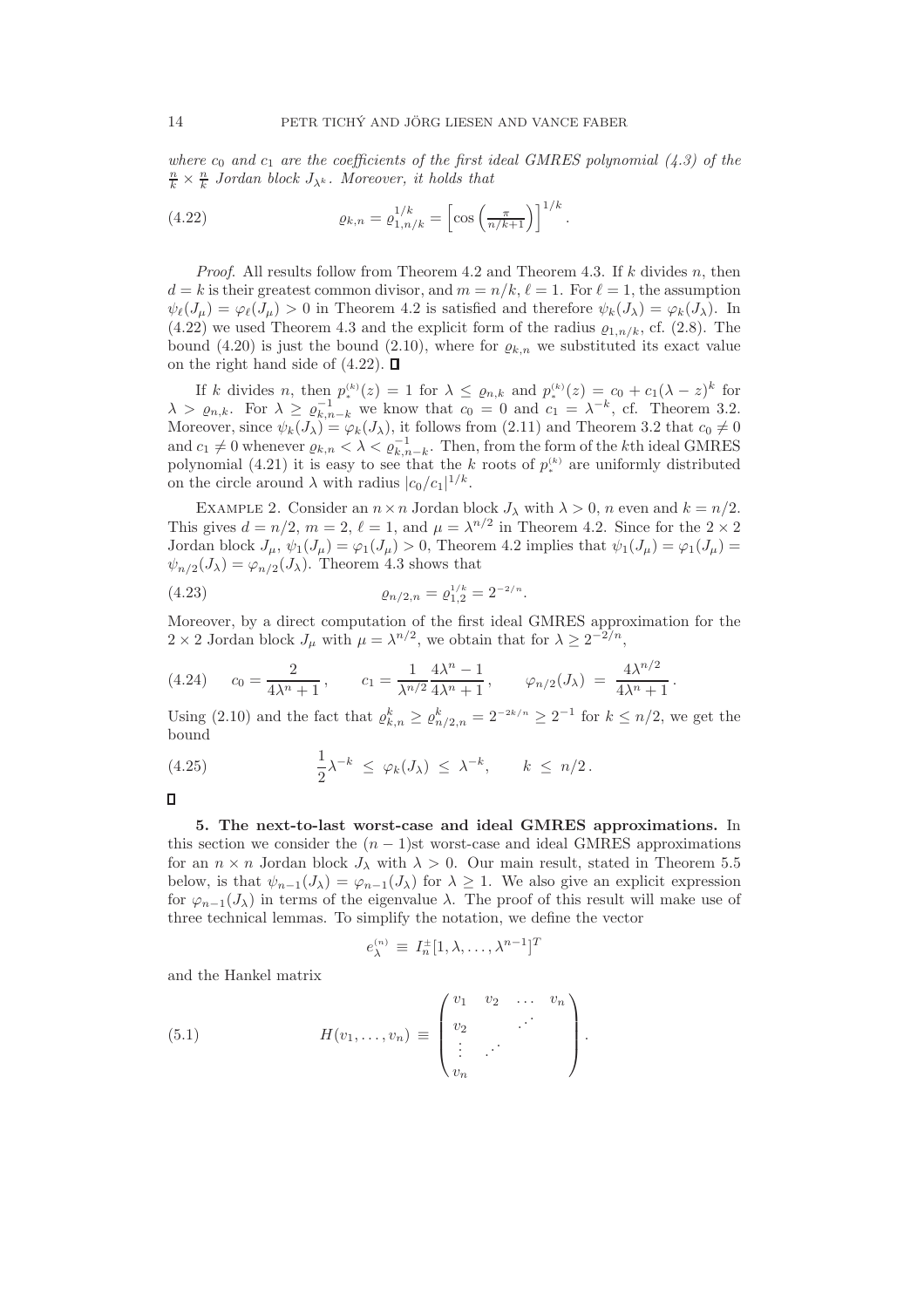The first lemma is a slight reformulation of [12, Corollary 2.2].

LEMMA 5.1. Consider the linear algebraic system  $J_{\lambda}x = b$ , with an  $n \times n$  Jordan block  $J_{\lambda}$ , and a right hand side vector  $b = [b_1, \ldots, b_n]^T$  such that  $b_n \neq 0$ . If  $x_0 = 0$ , then the  $(n-1)$ st GMRES residual  $r_{n-1}$  is uniquely determined by the linear system

(5.2) 
$$
||r_{n-1}||^{-2} H(b_1,\ldots,b_n) r_{n-1} = e_{\lambda}^{(n)}.
$$

LEMMA 5.2. Let  $\lambda > 0$  be given and let  $b \in \mathbb{R}^n$  be the unit norm vector

(5.3) 
$$
b \equiv (-1)^{n-1} ||\xi||^{-1} I_n^B \xi,
$$

where  $\xi = [\xi_1, \ldots, \xi_n]^T$  has the components

(5.4) 
$$
\xi_{i+1} = \lambda^{\frac{n-1}{2} - i} \frac{(-1)^i}{4^i} {2i \choose i}, \qquad i = 0, \ldots, n-1.
$$

Then the  $(n-1)$ st GMRES residual  $r_{n-1}$  for the  $n \times n$  Jordan block  $J_{\lambda}$  and the initial vector *b* is given by  $r_{n-1} = ||\xi||^{-3} \xi$ , and hence

(5.5) 
$$
||r_{n-1}|| = ||\xi||^{-2} = \frac{1}{\lambda^{n-1}} \left[ \sum_{i=0}^{n-1} (4\lambda)^{-2i} {2i \choose i}^2 \right]^{-1}.
$$

*Proof.* Since the last component of  $b = (-1)^{n-1} ||\xi||^{-1} [\xi_n, \dots, \xi_1]^T$  is nonzero, Lemma 5.1 implies that the  $(n-1)$ st GMRES residual for  $J_{\lambda}$  and b satisfies

(5.6) 
$$
\frac{(-1)^{n-1}}{\|\xi\| \|r_{n-1}\|^2} \widehat{H} r_{n-1} = e_{\lambda}^{(n)},
$$

where  $\widehat{H} = H(\xi_n, \ldots, \xi_1)$ . Using the definition (5.4), the numbers  $\xi_{i+1}$  satisfy for  $j = 0, \ldots, n - 1,$ 

$$
\sum_{i=0}^{j} \xi_{i+1} \xi_{j-i+1} = \frac{(-1)^j}{4^j} \lambda^{n-j-1} \sum_{i=0}^{j} {2i \choose i} {2(j-i) \choose j-i} = (-1)^j \lambda^{n-j-1}.
$$

In the last equality we use the fact that the sum of the products of the given binomial coefficients is equal to  $4^j$ , see e.g. [15, p. 44]. The *n* previous equations can be written in matrix form as

(5.7) 
$$
\widehat{H}\,\xi = (-1)^{n-1}e_{\lambda}^{(n)}.
$$

A comparison of (5.7) and (5.6) shows that  $\xi = ||r_{n-1}||^{-2}r_{n-1}||\xi||^{-1}$  and, therefore,  $\|\xi\|^{-2} = \|r_{n-1}\|$ . Finally,  $r_{n-1} = \xi \|\xi\| \|r_{n-1}\|^2 = \xi \|\xi\|^{-3}$ . A straightforward computation shows that  $||r_{n-1}||$  is given by (5.5).  $\Box$ 

REMARK 5.3. It is not hard to check that  $\xi_{i+1}$  defined in (5.4) can be computed by the recurrence

(5.8) 
$$
\xi_1 = \lambda^{\frac{n-1}{2}}, \qquad \xi_{i+1} = -\xi_i \lambda^{-1} \frac{2i-1}{2i}, \qquad i = 1, \dots, n-1.
$$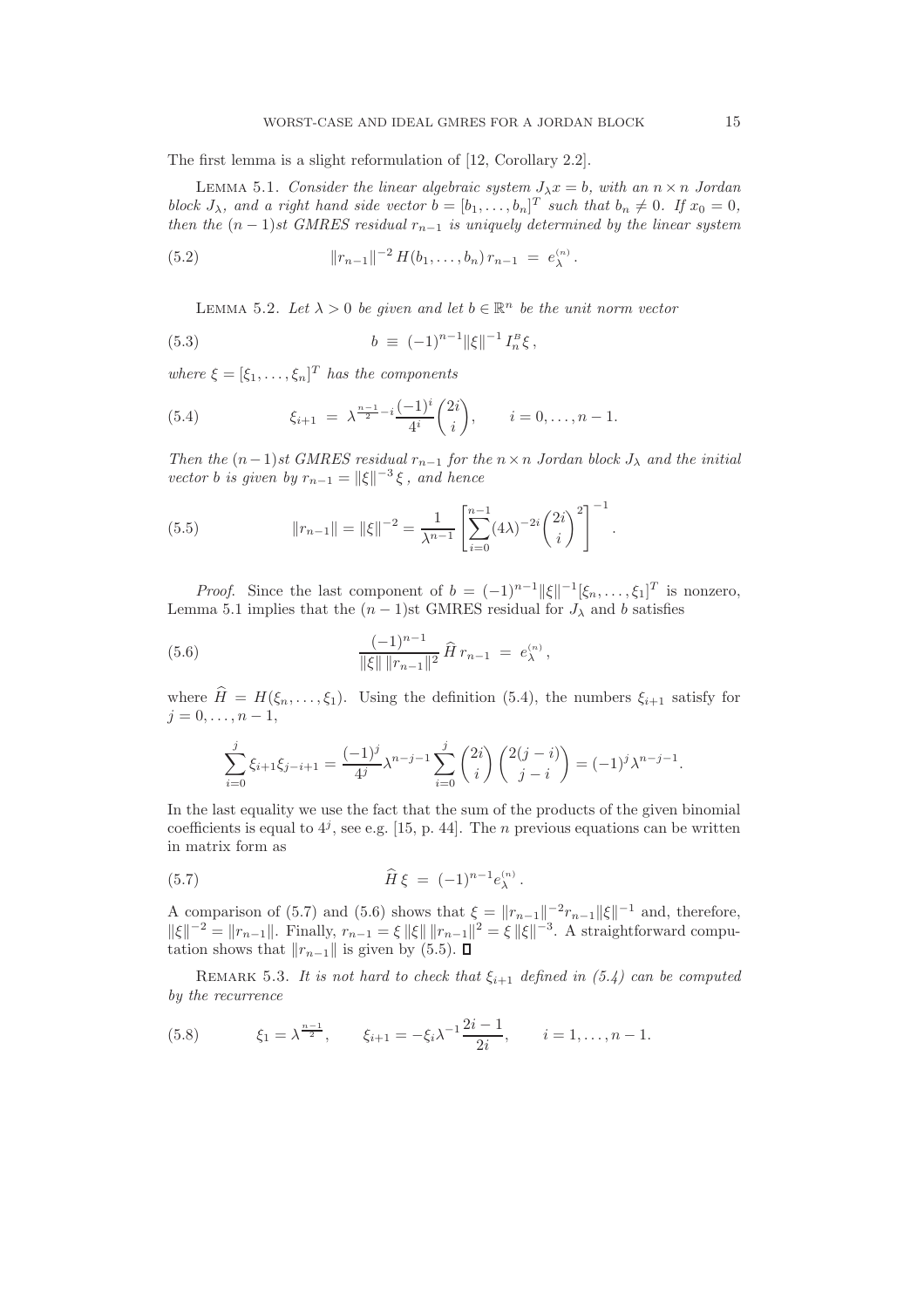LEMMA 5.4. Let  $\lambda > 0$  be given and let  $\xi^+ \equiv I_n^{\pm} \xi$ , where the vector  $\xi$  is defined as in Lemma 5.2. Then there exists an uniquely determined Hankel matrix  $\hat{H}$  such that

$$
\xi^+ = \hat{H} \xi^+.
$$

If  $\lambda \geq 1$ , the matrix  $\hat{H}$  is primitive and has only one eigenvalue of maximum modulus. This eigenvalue is equal to 1, and  $\xi^+$  is the corresponding eigenvector.

*Proof.* First note that since the entries of  $\xi$  alternate in sign and  $\xi_1 > 0$ , all components of  $\xi^+ = [\xi_1^+, \ldots, \xi_n^+]^T$  are positive. We are now going to construct the Hankel matrix  $\hat{H}$  of the form  $\hat{H} = H(h_n, \ldots, h_1)$ .

The *n*th equation in  $\xi^+ = \hat{H}\xi^+$  is  $h_1\xi_1^+ = \xi_n^+$ , i.e.  $h_1 = \xi_n^+/\xi_1^+$ . Therefore,  $h_1$  is well-defined and positive. Considering the equations  $n-1, \ldots, 1$  it is clear that the entries  $h_2, \ldots, h_n$  of H are uniquely determined.

To show the remaining part of the lemma, we will first prove by induction that for  $\lambda \geq 1$ ,  $\hat{H}$  is nonnegative with  $h_i > 0$ ,  $i = 1, ..., n$ . We already know that  $h_1 > 0$ . Now suppose that  $h_1 > 0, \ldots, h_j > 0$  for some  $j \geq 1$ . The  $(n - j)$ th equation in  $\xi^+ = \hat{H}\xi^+$  is of the form

$$
\xi_{n-j}^+ = h_{j+1}\xi_1^+ + \sum_{i=2}^{j+1} h_{j-i+2}\xi_i^+ = h_{j+1}\xi_1^+ + \sum_{i=1}^{j} h_{j-i+1}\xi_{i+1}^+.
$$

Using the definitions of  $\xi_{i+1}^+$  and  $\xi_{i+1}$ , cf. (5.4) and (5.8), it holds that

$$
\xi_{i+1}^{+} = \lambda^{-1} \left( \xi_{i}^{+} - \frac{\xi_{i}^{+}}{2i} \right)
$$

and, therefore,

$$
\xi_{n-j}^{+} = h_{j+1}\xi_1^{+} + \lambda^{-1} \sum_{i=1}^{j} h_{j-i+1}\xi_i^{+} - \lambda^{-1} \sum_{i=1}^{j} h_{j-i+1} \frac{\xi_i^{+}}{2i}
$$

$$
= h_{j+1}\xi_1^{+} + \lambda^{-1}\xi_{n-j+1}^{+} - \lambda^{-1} \sum_{i=1}^{j} h_{j-i+1} \frac{\xi_i^{+}}{2i}.
$$

Finally,

(5.10) 
$$
h_{j+1} = (\xi_1^+)^{-1} \left( \xi_{n-j}^+ - \lambda^{-1} \xi_{n-j+1}^+ + \left[ \lambda^{-1} \sum_{i=1}^j h_{j-i+1} \frac{\xi_i^+}{2i} \right] \right).
$$

The term in the square brackets is positive according to the induction hypothesis. Moreover, since the sequence  $\xi_1^+, \xi_2^+, \ldots$  is decreasing for  $\lambda \geq 1$ , it holds that  $\xi_{n-j}^+$  >  $\lambda^{-1}\xi_{n-j+1}^+$ , i.e.  $h_{j+1} > 0$ .

Summarizing,  $\hat{H}$  is nonnegative and  $\xi^{+} > 0$  is an eigenvector of  $\hat{H}$  corresponding to the eigenvalue 1. Therefore, 1 must be an eigenvalue of maximum modulus [9, Corollary 8.1.30.]. Moreover, since  $\hat{H}^2 > 0$ ,  $\hat{H}$  is primitive, cf. [9, Theorem 8.5.2.], and there exists only one eigenvalue of maximum modulus.  $\square$ 

Now we can state and prove the main result of this section.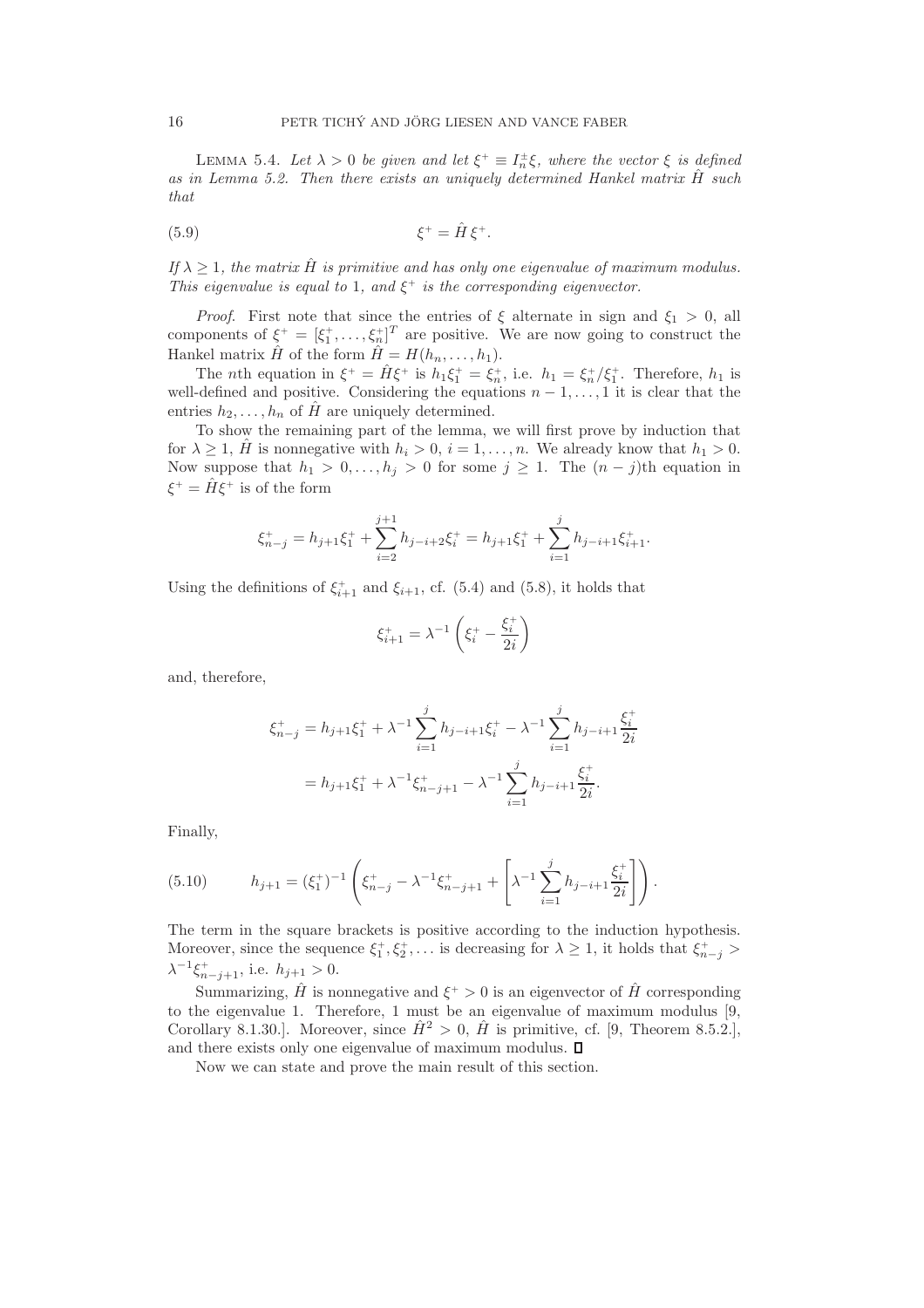THEOREM 5.5. Consider an  $n \times n$  Jordan block  $J_{\lambda}$  with  $\lambda \geq 1$ . Then the unit norm vector b defined in  $(5.3)$ – $(5.4)$  solves the worst-case GMRES approximation problem (1.3) for  $J_{\lambda}$  and  $k = n - 1$ , and it holds that

(5.11) 
$$
\psi_{n-1}(J_{\lambda}) = \varphi_{n-1}(J_{\lambda}) = \frac{1}{\lambda^{n-1}} \left[ \sum_{i=0}^{n-1} (4\lambda)^{-2i} {2i \choose i}^2 \right]^{-1}.
$$

*Proof.* Consider the  $(n-1)$ st GMRES residual  $r_{n-1}$  for  $J_\lambda$  and the initial vector b defined in (5.3)–(5.4), and denote by  $p_{n-1}$  the corresponding GMRES polynomial, i.e.

(5.12) 
$$
r_{n-1} = p_{n-1}(J_{\lambda}) b.
$$

Using (5.5),  $||r_{n-1}||$  is equal to the rightmost expression in (5.11). To prove the assertion it suffices to show that  $b$  is a maximal right singular vector of the matrix  $p_{n-1}(J_\lambda)$ , cf. Lemma 2.4. Since  $p_{n-1}(J_\lambda)$  is an upper triangular Toeplitz matrix, the matrix  $p_{n-1}(J_\lambda)I_n^B$ , where  $I_n^B$  is defined in (2.6), is symmetric, and hence unitarily diagonalizable. Denote its eigendecomposition by  $p_{n-1}(J_\lambda)I_n^B = UDU^T$ , where D is a nonsingular real diagonal matrix, and  $U^T U = U U^T = I_n$ . Given D, there exists a (uniquely determined) diagonal matrix  $\hat{I}_n^{\pm}$  having entries 1 or -1 on its diagonal such that  $S \equiv D\hat{I}_n^{\pm}$  is a real diagonal matrix with positive diagonal entries. Then

(5.13) 
$$
p_{n-1}(J_{\lambda}) = U(D\hat{I}_n^{\pm}) (\hat{I}_n^{\pm} U^T I_n^B) = US(\hat{I}_n^{\pm} U^T I_n^B),
$$

and the rightmost expression is the singular value decomposition of  $p_{n-1}(J_\lambda)$ .

Substituting  $(5.3)$ ,  $(5.5)$  and  $(5.13)$  into  $(5.12)$ , we obtain

(5.14) 
$$
\xi = (-1)^{n-1} \|\xi\|^2 US\hat{I}_n^{\pm} U^T \xi.
$$

Similarly as in Lemma 5.4, denote  $\xi^+ \equiv I_n^{\pm} \xi > 0$ . Multiplying both sides of (5.14) from the left by  $I_n^{\pm}$  we receive

(5.15) 
$$
\xi^+ = \hat{H}\xi^+, \quad \hat{H} \equiv (-1)^{n-1} ||\xi||^2 (I_n^{\pm} U) S \hat{I}_n^{\pm} (I_n^{\pm} U)^T = (-1)^{n-1} ||\xi||^2 (I_n^{\pm} p_{n-1} (J_\lambda) I_n^B I_n^{\pm}).
$$

Since  $p_{n-1}(J_\lambda)$  is an upper triangular Toeplitz matrix, the expression (5.15) shows that  $\hat{H}$  is a Hankel matrix. Considering the eigenvalue decomposition  $\hat{H} = Q\Lambda Q^T$  it is easy to see that

(5.16) 
$$
Q = I_n^{\pm} U, \qquad \Lambda = (-1)^{n-1} ||\xi||^2 S \hat{I}_n^{\pm}.
$$

Therefore, the modulus of any eigenvalue of  $\hat{H}$  is a  $\|\xi\|^2$ -multiple of some singular value of  $p_{n-1}(J_\lambda)$ . Consequently,  $\xi^+$  in (5.15) is an eigenvector corresponding to the eigenvalue of maximum modulus of  $\hat{H}$  if and only if b is a right singular vector corresponding to the maximal singular value of  $p_{n-1}(J_\lambda)$ . By Lemma 5.4,  $\hat{H}$  has only one eigenvalue of maximum modulus, and  $\xi^+$  is the corresponding eigenvector. Hence b is the maximal right singular vector of  $p_{n-1}(J_\lambda)$ .  $\square$ 

In the previous theorem we use the assumption  $\lambda \geq 1$ . It is natural to ask about the relation between worst-case and ideal GMRES for  $\varrho_{n-1,n} < \lambda < 1$ , and whether for such  $\lambda$  the right hand side of (5.11) still characterizes  $\psi_{n-1}(J_\lambda)$  and  $\varphi_{n-1}(J_\lambda)$ . While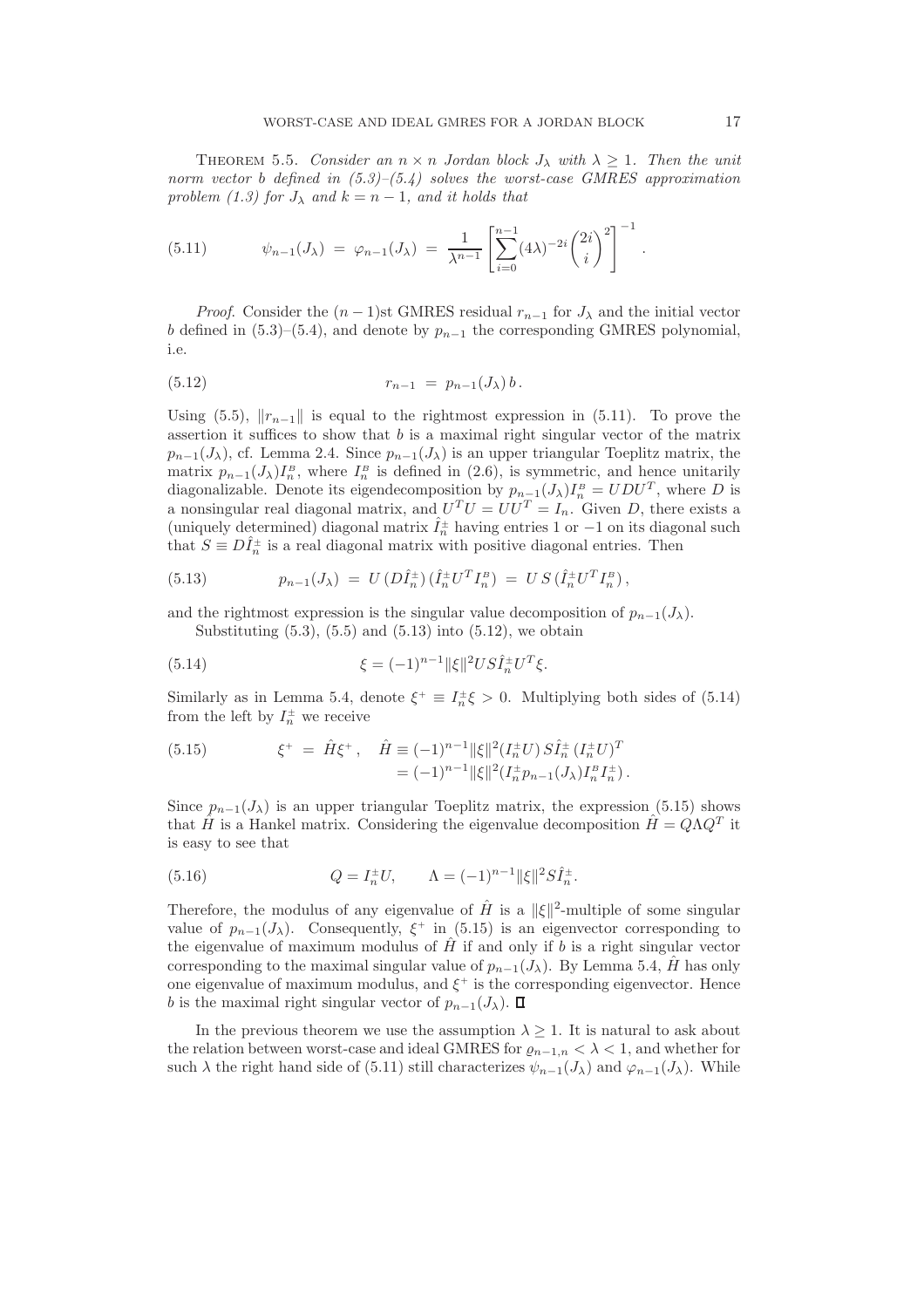

FIG. 5.1. The right hand side of (5.11) and  $\varphi_{n-1}(J_\lambda)$  plotted as a function of  $\lambda$ .

our numerical experiments predict that  $\psi_{n-1}(J_\lambda) = \varphi_{n-1}(J_\lambda)$  also for  $\varrho_{n-1,n} < \lambda < 1$ , for each integer *n* there seems to exist a  $\lambda_*^{(n)}$ ,  $\varrho_{n-1,n} < \lambda_*^{(n)} < 1$ , such that  $\varphi_{n-1}(J_\lambda)$  is larger than the right hand side of  $(5.11)$  whenever  $\lambda < \lambda_*^{(n)}$ . In other words, the right hand side of (5.11) does not characterize  $\psi_{n-1}(J_\lambda)$  and  $\varphi_{n-1}(J_\lambda)$  for all  $\lambda \geq \varrho_{n-1,n}$ . This situation is demonstrated in Fig. 5.1, which shows a numerical experiment with  $n = 10$ , giving  $\varrho_{n-1,n} \approx 0.8$ . The dashed line shows the right hand side of (5.11), and the solid line shows the ideal GMRES approximation  $\varphi_{n-1}(J_\lambda)$ , both as a function of  $\lambda$ .

In the following corollary we combine results of Theorem 4.2, Theorem 4.3 and Theorem 5.5.

COROLLARY 5.6. Consider an  $n \times n$  Jordan block  $J_{\lambda}$  with  $\lambda \geq 1$ . If  $k < n$  is a positive integer dividing n, then

(5.17) 
$$
\psi_{n-k}(J_{\lambda}) = \varphi_{n-k}(J_{\lambda}) = \frac{1}{\lambda^{n-k}} \left[ \sum_{i=0}^{n/k-1} \lambda^{-2ki} 4^{-2i} \binom{2i}{i}^2 \right]^{-1}.
$$

and

(5.18) 
$$
\varrho_{n-k,n} = \varrho_{n/k-1,n/k}^{1/k}.
$$

*Proof.* The parameters in Theorem 4.2 and Theorem 4.3 are given by  $d = k$ ,  $m =$  $n/k, \ell = m - 1$  and  $\mu = \lambda^k$ . Applying Theorem 5.5 to the  $m \times m$  Jordan block  $J_\mu$  we see that  $\varphi_{m-1}(J_\mu) = \psi_{m-1}(J_\mu)$ , and this quantity is positive. Hence the assumption of Theorem 4.2 is satisfied. Therefore,  $\varphi_{m-1}(J_\mu) = \varphi_{n-k}(J_\lambda) = \psi_{n-k}(J_\lambda)$ . The value of  $\varphi_{m-1}(J_\mu)$  (and also of  $\varphi_{n-k}(J_\lambda)$ ) is given by (5.11), where n and  $\lambda$  have to be replaced by m and  $\lambda^k$ , respectively.

For example, if  $n \geq 4$  is even and  $k = 2$ , then  $m = n/2$  and (5.18) means that  $\rho_{n-2,n} = \rho_{m-1,m}^{1/2}$ . Using a completely different and highly nontrivial proof technique based on complex analysis, the same result has been obtained in [2, p. 241]. Tight bounds on  $\rho_{m-1,m}$  are given by (2.9). Note that for n even and  $k = n/2$ , it can be easily checked that the rightmost expression in (5.17) agrees with the rightmost expression in (4.24).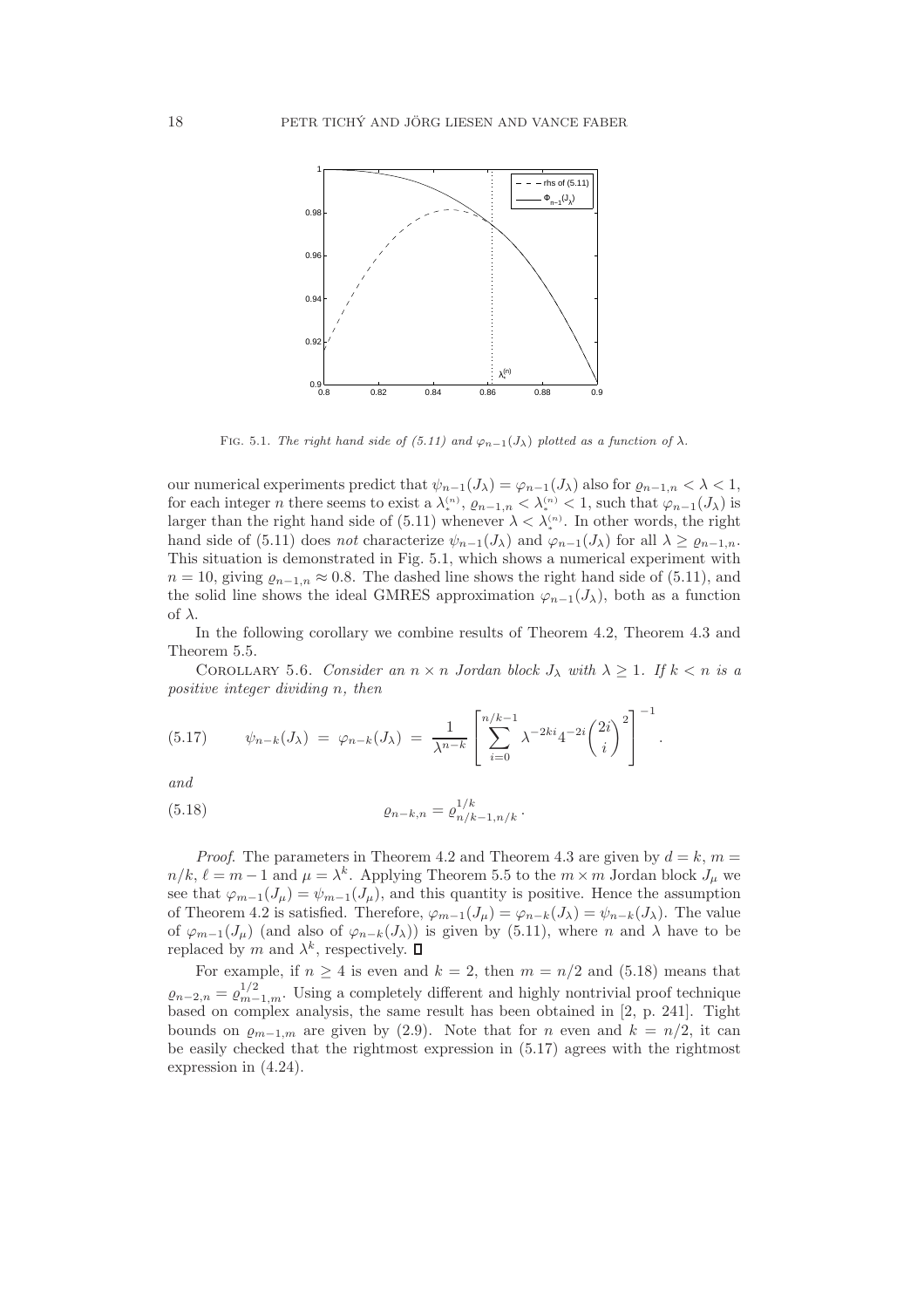6. Polynomial numerical hulls and the ideal GMRES convergence. In [4, Section 3], some numerical examples with nonnormal matrices  $A$  of (small) size  $n$ are given, for which

$$
\varphi_{n-1}(A) \leq C \min_{p \in \pi_{n-1}} \max_{z \in \mathcal{H}_{n-1}(A)} |p(z)|,
$$

where  $C$  is a moderate size constant. It is not shown, however, whether the constant depends on n, or how close the bound  $(1.6)$  may be for a general nonnormal matrix A. As we are unaware of any such results in the literature, we here study this question using our above results for an  $n \times n$  Jordan block  $J_{\lambda}$ . We concentrate on the case  $\lambda = 1$ . We need the following lemma, which can be proven by a straightforward computation; see also [16].

LEMMA 6.1. The singular value decomposition of the  $n \times n$  Jordan block  $J_1$  is given by  $J_1 = USV^T$ , where

(6.1) 
$$
V = \{v_{ij}\}_{i,j=1}^n, \qquad v_{ij} = \frac{2}{\sqrt{2n+1}}\sin\left(\frac{2i-1}{2n+1}j\pi\right),
$$

(6.2) 
$$
U = \{u_{ij}\}_{i,j=1}^n, \qquad u_{ij} = \frac{2}{\sqrt{2n+1}}\sin\left(\frac{2i}{2n+1}j\pi\right),
$$

(6.3) 
$$
S = \text{diag}(\sigma_i), \qquad \sigma_i = 2\cos\left(\frac{i\pi}{2n+1}\right), \quad i = 1,\dots,n.
$$

THEOREM 6.2. Consider the  $n \times n$  Jordan block  $J_1$ , and let  $k < n$  be a positive integer dividing n. Then the ideal GMRES approximations  $\varphi_k(J_1)$  and  $\varphi_{n-k}(J_1)$  are bounded by

(6.4) 
$$
\cos\left(\frac{\pi}{2n/k}\right) \leq \varphi_k(J_1) \leq \cos\left(\frac{\pi}{2n/k+1}\right),
$$

(6.5) 
$$
\left[1+\tfrac{1}{2}\log(n/k)\right]^{-1} \leq \varphi_{n-k}(J_1) \leq \left[1+\tfrac{1}{4}\log(n/k)\right]^{-1}.
$$

*Proof.* We first prove (6.4). In the notation of Theorem 4.2,  $m \equiv n/k$  and  $\ell = 1$ . Denote by J the  $m \times m$  Jordan block with the eigenvalue one. Since  $\psi_1(J) = \varphi_1(J) >$ 0, Theorem 4.2 implies that  $\varphi_k(J_1) = \varphi_1(J)$ . It therefore suffices to bound  $||p_*^{(1)}(J)||$ .

The upper bound in (6.4) follows from

$$
||p_*^{(1)}(J)|| \le ||I - \frac{1}{2}J|| = \frac{1}{2}||J|| = \cos\left(\frac{\pi}{2m+1}\right),
$$

where  $||J|| = \sigma_1(J)$  is known, cf. Lemma 6.1. For  $\omega \in \mathbb{R}$ , define the polynomial

$$
p_{\omega}(z) \equiv 1 - \omega z.
$$

The norm of  $p_{\omega}(J)$  is the square root of the maximal eigenvalue of

$$
p_{\omega}(J)^{T} p_{\omega}(J) = \begin{pmatrix} \gamma_{\omega} & -\beta_{\omega} & & \\ -\beta_{\omega} & \alpha_{\omega} & \ddots & \\ & \ddots & \ddots & -\beta_{\omega} \\ & & \beta_{\omega} & \alpha_{\omega} \end{pmatrix},
$$

where  $\alpha_{\omega} \equiv \omega^2 + (1 - \omega)^2$ ,  $\beta_{\omega} \equiv (1 - \omega) \omega$ ,  $\gamma_{\omega} \equiv (1 - \omega)^2$ . Next, define the  $m \times m$ matrix  $T_{\omega,m}$ ,

$$
T_{\omega,m} \equiv \text{tridiag}(-\beta_{\omega}, \alpha_{\omega}, -\beta_{\omega}).
$$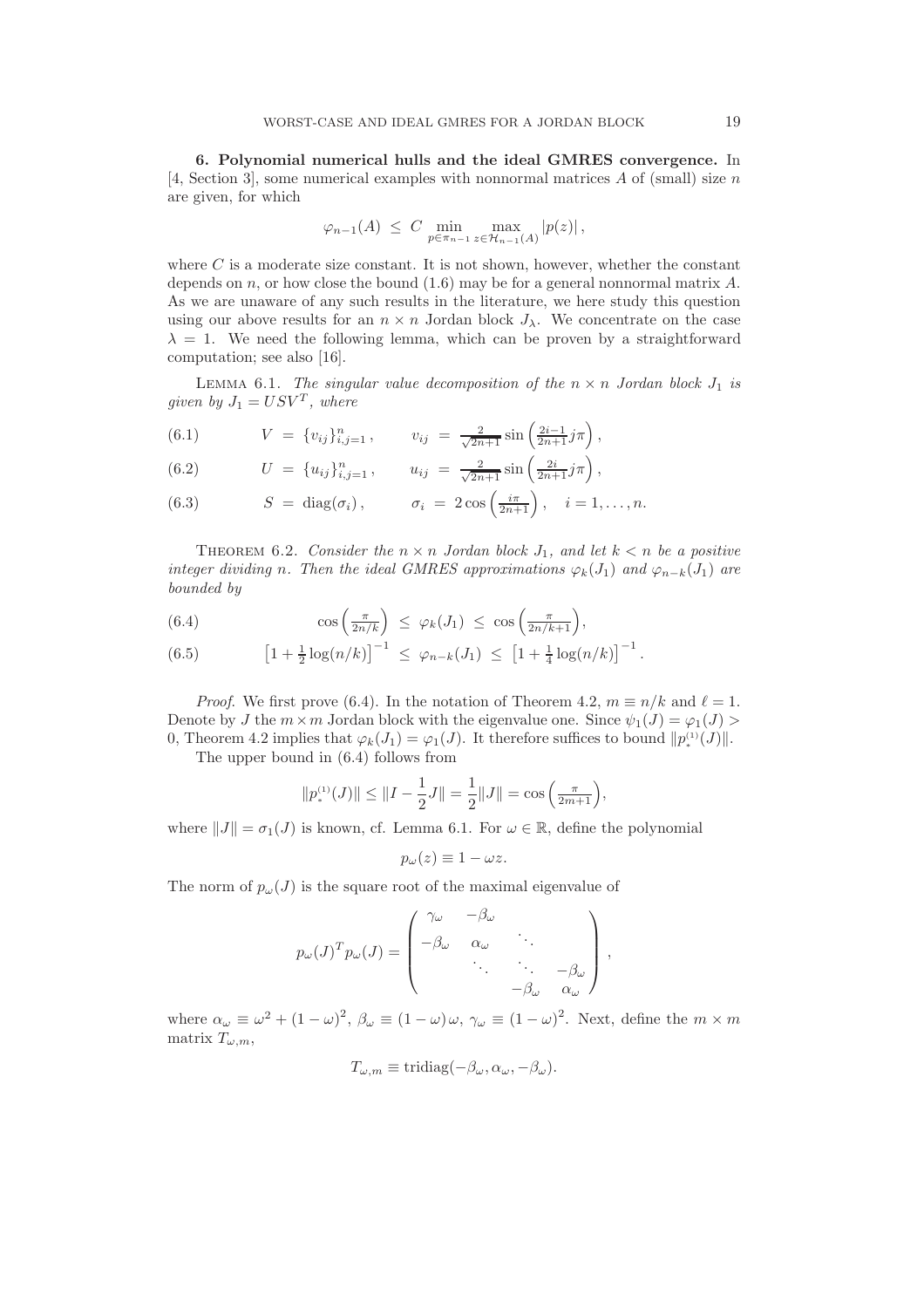Denote the characteristic polynomials of  $p_{\omega}(J)^T p_{\omega}(J)$  and  $T_{\omega,m}$  by

$$
\eta_{\omega,m}(z) \equiv \det(zI_m - p_{\omega}(J)^T p_{\omega}(J)), \quad \tau_{\omega,m}(z) \equiv \det(zI_m - T_{\omega,n}).
$$

It is not hard to see that

$$
\eta_{\omega,m}(z) = \tau_{\omega,m}(z) + \omega^2 \tau_{\omega,m-1}(z).
$$

Using results of classical polynomial theory, the roots of the polynomials  $\tau_{\omega,m}$  and  $\tau_{\omega,m-1}$  interlace. Therefore, the maximal root of  $\eta_{\omega,m}$  (equal to  $||p_{\omega}(J)||^2$ ) must lay between the maximal roots of  $\tau_{\omega,m}$  and  $\tau_{\omega,m-1}$  (between the maximal eigenvalues of  $T_{\omega,m}$  and  $T_{\omega,m-1}$ ). It is well known that the eigenvalues of  $T_{\omega,m-1}$  are given by

$$
\lambda_{\omega,m-1}^{(j)} = \alpha_{\omega} - 2\beta_{\omega}\cos\left(\frac{j\pi}{m}\right), \quad j = 1,\ldots,m-1.
$$

Considering these eigenvalues as a function of  $\omega$ , and taking derivatives with respect to  $\omega$ , shows that the minimum is obtained for  $\omega = 1/2$ . Therefore,

$$
||p_{\omega}(J)||^2 \ge \max_j \lambda_{\frac{1}{2},m-1}^{(j)} = \frac{1}{2} + \frac{1}{2} \cos\left(\frac{\pi}{m}\right) = \cos^2\left(\frac{\pi}{2m}\right).
$$

Taking square roots, we obtain the lower bound in (6.4).

We next prove (6.5). Using (5.17), the value of  $\varphi_{n-k}(J_1)$  is given by

(6.6) 
$$
\varphi_{n-k}(J_1) = \left[\sum_{i=0}^{m-1} \vartheta_{i+1}\right]^{-1}, \quad \vartheta_{i+1} \equiv \frac{1}{4^{2i}} \binom{2i}{i}^2.
$$

We first prove that for  $j \geq 2$  it holds that

(6.7) 
$$
\frac{1}{4(j-1)} \le \vartheta_j \le \frac{1}{2j}.
$$

For  $j = 2$ ,  $\vartheta_2 = \frac{1}{4}$  and (6.7) holds. Suppose that (6.7) is satisfied for some  $j \ge 2$ . We show that this inequality holds also for  $j + 1$ . For  $\vartheta_{j+1}$  we obtain

$$
\vartheta_{j+1} = \left(1 - \frac{1}{2j}\right)^2 \vartheta_j \le \frac{1}{2j} \left(1 - \frac{1}{2j}\right)^2 \frac{j+1}{j+1}
$$

$$
= \frac{1}{2(j+1)} \left(1 - \frac{3}{4j^2} + \frac{1}{4j^3}\right) \le \frac{1}{2(j+1)}.
$$

Similarly,

$$
\vartheta_{j+1} \ge \frac{1}{4(j-1)} \left(1 - \frac{1}{2j}\right)^2 \frac{4j}{4j} = \frac{1}{4j} \left(1 + \frac{1}{4j^2} + \frac{1}{4j^2(j-1)}\right) \ge \frac{1}{4j},
$$

and (6.7) holds. Now, we can find upper and lower bounds on  $\varphi_{n-k}(J_\lambda)$ ,

$$
\sum_{i=0}^{m-1} \vartheta_{i+1} = 1 + \sum_{j=2}^{m} \vartheta_j \le 1 + \frac{1}{2} \sum_{j=2}^{m} \frac{1}{j} \le 1 + \frac{1}{2} \int_{1}^{m} x^{-1} dx = 1 + \frac{1}{2} \log(m),
$$
  

$$
\sum_{i=0}^{m-1} \vartheta_{i+1} = 1 + \sum_{j=2}^{m} \vartheta_j \ge 1 + \frac{1}{4} \sum_{j=2}^{m} \frac{1}{j-1} \ge 1 + \frac{1}{4} \int_{1}^{m} x^{-1} dx = 1 + \frac{1}{4} \log(m).
$$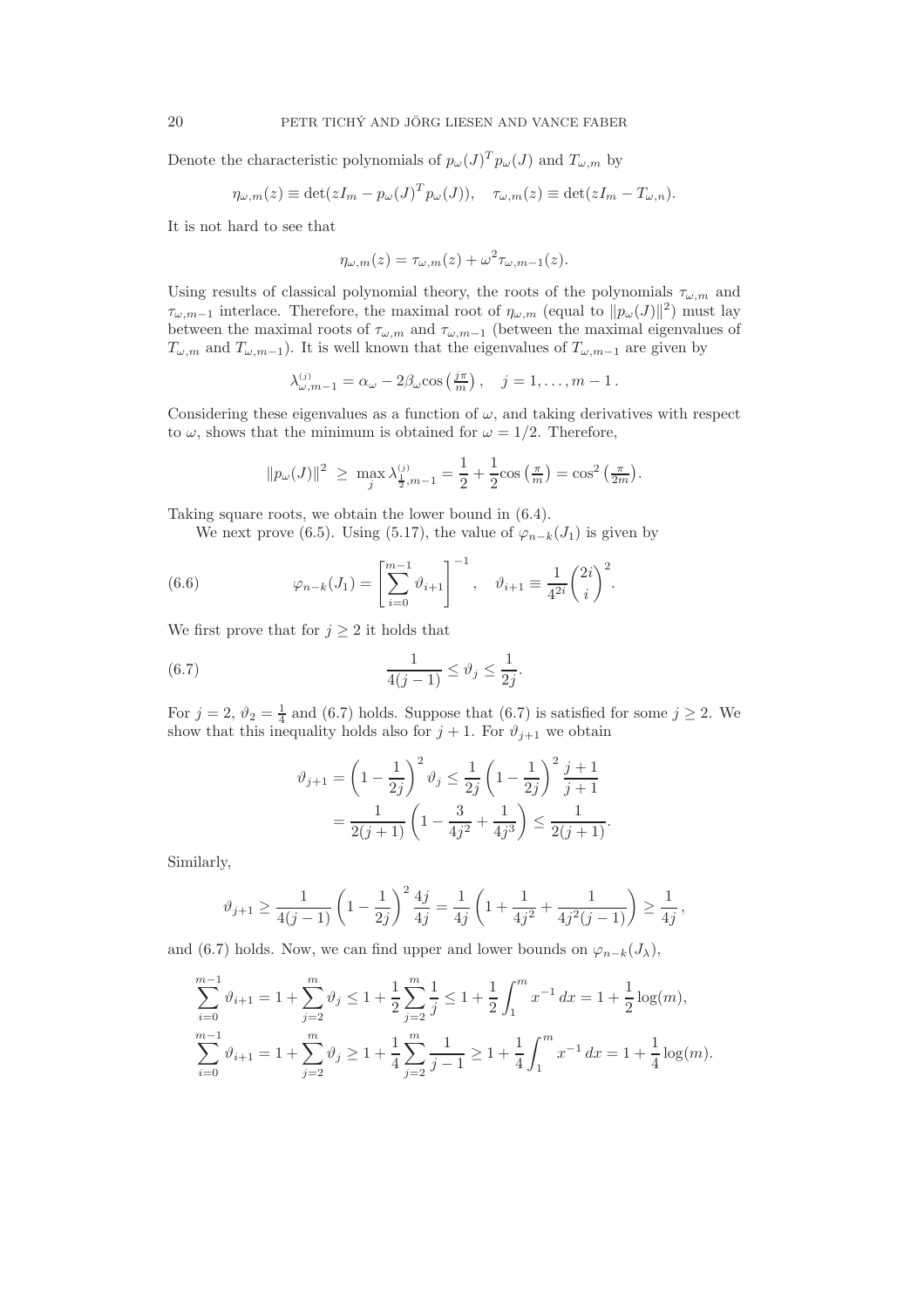Using these inequalities and  $(6.6)$  we obtain  $(6.5)$ .  $\Box$ 

For simplicity, let us assume that  $n$  is even. The bounds  $(6.4)$  and  $(6.5)$  predict that the convergence of ideal GMRES for  $J_1$  has two phases:

(6.8) 
$$
\varphi_k(J_1) \sim \cos\left(\frac{\pi}{2n/k+1}\right), \qquad \text{for } k \leq n/2, \ k \text{ divides } n,
$$

(6.9) 
$$
\varphi_{n-k}(J_1) \sim [1 + \log(n/k)]^{-1}
$$
, for  $n - k > n/2$ , k divides n.

The convergence bound based on the polynomial numerical hull, i.e. (1.6), which is the lower bound in (2.10) in case of a Jordan block, is  $\varphi_k(J_1) \ge \varrho_{k,n}^k$ . For k dividing n we know  $\varrho_{k,n}$  explicitly, and this lower bound can be evaluated, cf. (4.20). For other k one can use the explicit value of  $\varrho_{n/2,n}$  resp. the lower bound on  $\varrho_{n-1,n}$ , cf. (4.25) resp. [5, p. 88], giving

(6.10) 
$$
\frac{1}{2} \leq 2^{-2k/n} \leq \varphi_k(J_1), \quad \text{for } k = 1, ..., n/2,
$$

(6.11) 
$$
\left[1 - \frac{\log(2n)}{n}\right]^k \le \varphi_k(J_1), \quad \text{for } k = n/2 + 1, ..., n - 1.
$$

Comparing  $(6.10)$  and  $(6.8)$  shows that the lower bound in  $(6.10)$  is a tight approximation of the actual ideal GMRES approximations. Hence the polynomial numerical hull of  $J_1$  gives good information about the first phase of the ideal GMRES convergence. However, the information is less reliable in the second phase. In particular, consider the ideal GMRES approximation for  $n - 1$ . Then (6.9) shows that

$$
\varphi_{n-1}(J_1) \sim [1 + \log n]^{-1}
$$
,

while the lower bound (6.11) yields

$$
\left[1-\frac{\log(2n)}{n}\right]^{n-1} \leq \varphi_{n-1}(J_1).
$$

A real analysis exercise shows that

$$
\lim_{n \to \infty} 2n \left[ 1 - \frac{\log(2n)}{n} \right]^{n-1} = 1.
$$

Hence for large n and  $k = n - 1$ , the value on the right hand side of the lower bound (6.11) is of order  $\mathcal{O}(1/n)$ , while the actual ideal GMRES approximation  $\varphi_{n-1}(J_1)$  is of order  $\mathcal{O}(1/\log(n))$ . Note that since

$$
\lim_{n \to \infty} \frac{2n}{\log(n)} \left[ 1 - \frac{\log(2n)}{n} + \frac{\log(\log(2n))}{n} \right]^{n-1} = 1,
$$

an approximation of  $\varphi_{n-1}(J_1)$  based on the upper bound on  $\varrho_{n-1,n}$ , cf. (2.9), also would fail to predict the correct order of magnitude of the ideal GMRES approximation.

As shown by this example, the bound (1.6) on the kth ideal GMRES approximation for a general nonnormal matrix A based on the polynomial numerical hull of A of degree  $k$ , cannot be expected to be tight for all  $k$ .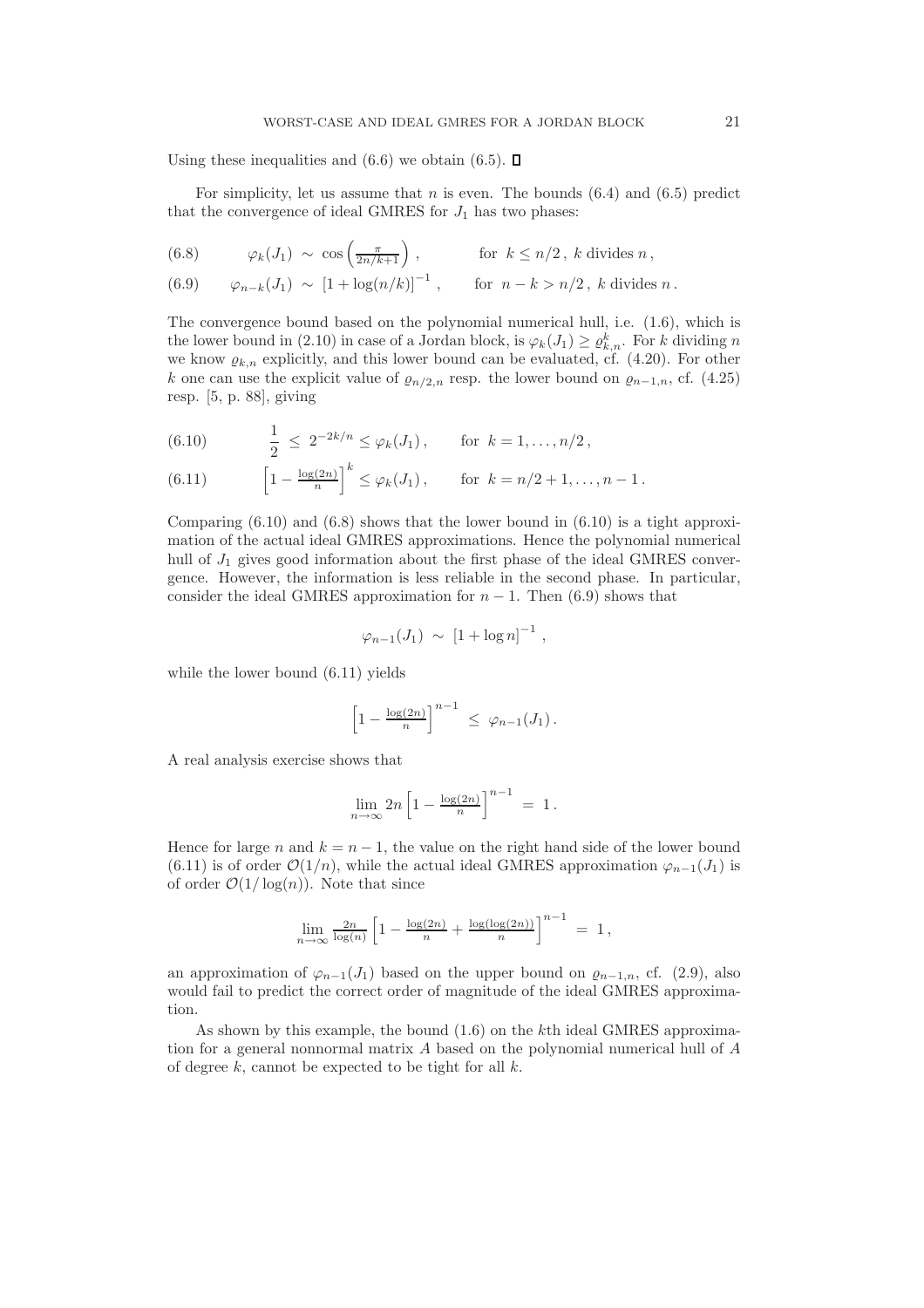7. Concluding remarks. Motivated by the (in general) open question of how to characterize the convergence of the GMRES method in the nonnormal case, we have studied the behavior of worst-case and ideal GMRES for an  $n \times n$  Jordan block  $J_{\lambda}$  with eigenvalue  $\lambda \in \mathbb{C}$ . We conjecture that any such  $J_{\lambda}$  is ideal. We have shown in this paper that  $J_{\lambda}$  is ideal of degree k if any of the following conditions is satisfied:

- 1.  $|\lambda| \leq \varrho_{k,n}$ ,
- 2.  $k$  divides  $n$ ,
- 3.  $k < n/2$  and  $|\lambda| \ge \varrho_{k,n-k}^{-1}$ ,
- 4.  $k \geq n/2$ ,  $n k$  divides n and  $|\lambda| \geq 1$ .

Apart from studying the idealness of  $J_{\lambda}$ , we have extended the results of [2, 5] by proving new results about the radii of the polynomial numerical hulls of Jordan blocks. Using these, we discussed the closeness of  $(1.6)$ , i.e. the lower bound on ideal GMRES based on polynomial numerical hull.

Acknowledgments. We thank Anne Greenbaum for many helpful comments, and in particular for pointing out that Theorem 4.2 can be used for investigating the radii of polynomial numerical hulls of Jordan blocks. We also thank Jurjen Duintjer Tebbens for helpful comments and suggestions.

## REFERENCES

- [1] R. A. DeVore and G. G. Lorentz, Constructive approximation, vol. 303 of Grundlehren der Mathematischen Wissenschaften [Fundamental Principles of Mathematical Sciences], Springer-Verlag, Berlin, 1993.
- [2] V. Faber, A. Greenbaum, and D. E. Marshall, The polynomial numerical hulls of Jordan blocks and related matrices, Linear Algebra Appl., 374 (2003), pp. 231–246.
- [3] V. FABER, W. JOUBERT, E. KNILL, AND T. MANTEUFFEL, Minimal residual method stronger than polynomial preconditioning, SIAM J. Matrix Anal. Appl., 17 (1996), pp. 707–729.
- [4] A. GREENBAUM, Generalizations of the field of values useful in the study of polynomial functions of a matrix, Linear Algebra Appl., 347 (2002), pp. 233–249.
- -, Some theoretical results derived from polynomial numerical hulls of Jordan blocks, Electron. Trans. Numer. Anal., 18 (2004), pp. 81–90 (electronic).
- [6] A. Greenbaum and L. Gurvits, Max-min properties of matrix factor norms, SIAM J. Sci. Comput., 15 (1994), pp. 348–358.
- [7] A. GREENBAUM AND L. N. TREFETHEN, GMRES/CR and Arnoldi/Lanczos as matrixapproximation problems, SIAM J. Sci. Comput., 15 (1994), pp. 359–368.
- [8] R. A. Horn and C. R. Johnson, Topics in matrix analysis, Cambridge University Press, Cambridge, 1994. Corrected reprint of the 1991 original.
- [9]  $\_\_\_\_\$ , Matrix analysis, Cambridge University Press, Cambridge, 1999. Corrected reprint of the 1985 original.
- [10] W. Joubert, On the convergence behavior of the restarted GMRES algorithm for solving nonsymmetric linear systems, Numer. Linear Algebra Appl., 1 (1994), pp. 427–447.
- $[11]$   $\longrightarrow$ , A robust GMRES-based adaptive polynomial preconditioning algorithm for nonsymmetric linear systems, SIAM J. Sci. Comput., 15 (1994), pp. 427–439.
- [12] J. LIESEN AND Z. STRAKOŠ, Convergence of GMRES for tridiagonal Toeplitz matrices, SIAM J. Matrix Anal. Appl., 26 (2004), pp. 233–251 (electronic).
- [13] O. Nevanlinna, Convergence of iterations for linear equations, Lectures in Mathematics ETH Zürich, Birkhäuser Verlag, Basel, 1993.
- [14] Y. SAAD AND M. H. SCHULTZ, GMRES: A generalized minimal residual algorithm for solving nonsymmetriclinear systems, SIAM J. Sci. Statist. Comput., 7 (1986), pp. 856–869.
- [15] R. P. Stanley, Enumerative combinatorics. Vol. 1, vol. 49 of Cambridge Studies in Advanced Mathematics, Cambridge University Press, Cambridge, 1997. With a foreword by Gian-Carlo Rota, Corrected reprint of the 1986 original.
- [16] P. TICHY AND J. LIESEN, Worst-case and ideal GMRES for a Jordan block, Preprint 19-2005, Institute of Mathematics, Technical University of Berlin, 2005.
- [17] K. C. Toh, GMRES vs. ideal GMRES, SIAM J. Matrix Anal. Appl., 18 (1997), pp. 30–36.